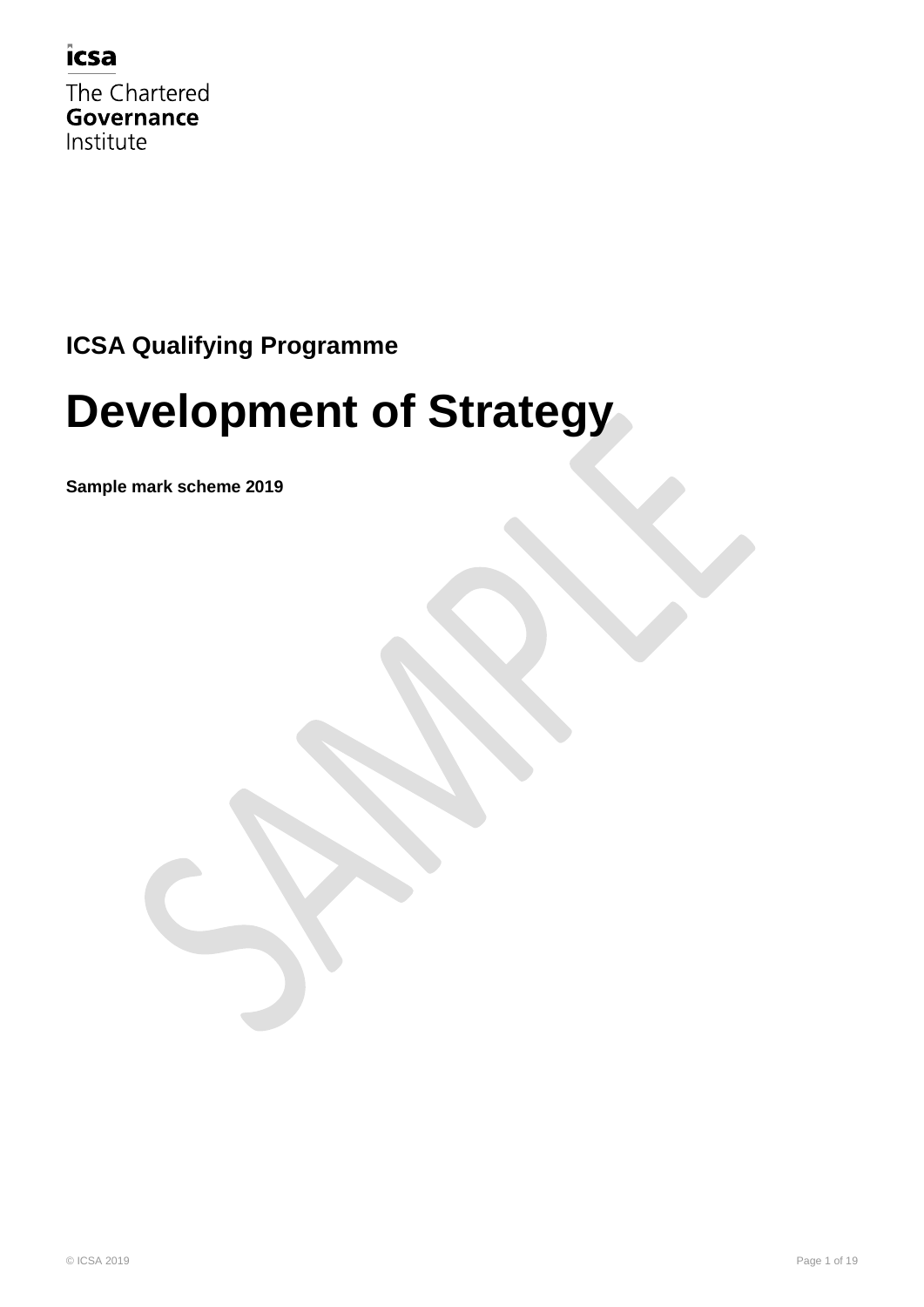## **Section A**

| Question<br>number | <b>Indicative content</b>                                                                                                                                                                                                                                                                                                                                                                                                          |  |  |
|--------------------|------------------------------------------------------------------------------------------------------------------------------------------------------------------------------------------------------------------------------------------------------------------------------------------------------------------------------------------------------------------------------------------------------------------------------------|--|--|
| 1<br>25 marks      | Answers should demonstrate an understanding of the differences between the three core<br>alternative strategic pathways that are available to an organisation, as identified in the question.<br>Candidates should provide the positives and negatives of the alternative routes and be able to<br>provide suggestions as to how each of the three alternatives could be useful to CHEMSHOP in the<br>development of its strategy. |  |  |
|                    | Answers could include the following content:                                                                                                                                                                                                                                                                                                                                                                                       |  |  |
|                    | Organic growth                                                                                                                                                                                                                                                                                                                                                                                                                     |  |  |
|                    | Achieved through building upon and developing the existing capabilities of an organisation<br>٠                                                                                                                                                                                                                                                                                                                                    |  |  |
|                    | Growth of either new products to current customers or current products to new customers<br>٠                                                                                                                                                                                                                                                                                                                                       |  |  |
|                    | The most risk averse of the strategic development pathway alternatives, but also potentially<br>$\bullet$<br>the slowest                                                                                                                                                                                                                                                                                                           |  |  |
|                    | The building of a business through reliance upon exiting resources, or the gradual<br>$\bullet$<br>acquisition of new resources                                                                                                                                                                                                                                                                                                    |  |  |
|                    | The ability to control cashflow to match available funds with strategic options available<br>$\bullet$                                                                                                                                                                                                                                                                                                                             |  |  |
|                    | CHEMSHOP appears to have used this approach throughout its history, gradually building<br>the group through the acquisition of further shops and applying its own EPOS system into<br>those shops to build a holistic business model                                                                                                                                                                                               |  |  |
|                    | The potentialacquisition would take it outside of its current experience and comfort-zone<br>٠                                                                                                                                                                                                                                                                                                                                     |  |  |
|                    | There is often an assumption with organic growth that 'all is well' whilst underneath the<br>٠<br>surface there may be issues developing - this is certainly the case with CHEMSHOP                                                                                                                                                                                                                                                |  |  |
|                    | Advantages of organic growth -higher control, reduced risk, minimised business disruption<br>$\bullet$                                                                                                                                                                                                                                                                                                                             |  |  |
|                    | Disadvantages of organic growth – often slow, restricted vision and reliance on existing<br>٠<br>knowledge                                                                                                                                                                                                                                                                                                                         |  |  |
|                    | <b>Acquisition</b>                                                                                                                                                                                                                                                                                                                                                                                                                 |  |  |
|                    | • Often referred to as Mergers and Acquisitions, but there is almost always a dominant party                                                                                                                                                                                                                                                                                                                                       |  |  |
|                    | In the CHEMSHOP scenario it would be the dominant party if it were to acquire MEDI                                                                                                                                                                                                                                                                                                                                                 |  |  |
|                    | An acquisition allows a sudden and often radical growth in the size of an organisation, and<br>$\bullet$<br>may take a number of different forms                                                                                                                                                                                                                                                                                   |  |  |
|                    | A horizontal acquisition expands the customer market potential by acquiring a competitor or<br>$\bullet$<br>another company operating in the same horizontal market sector                                                                                                                                                                                                                                                         |  |  |
|                    | A vertical acquisition expands the supply chain control of an organisation through acquiring<br>٠<br>either a supplier or a customer, often also leading to an enhanced profit margin for the<br>acquirer                                                                                                                                                                                                                          |  |  |
|                    | The CHEMSHOP scenario discusses the potential for a horizontal acquisition through<br>٠<br>acquiring MEDI. This would increase the group by 25% and allow the development of the<br>CHEMSHOP offering in a new business area                                                                                                                                                                                                       |  |  |
|                    | High risk strategy for CHEMSHOP to move outside its known territory of operation, Brexit<br>$\bullet$<br>implications, future uncertainties, differing cultures etc. If it gets it right, it could be a<br>successful rapid expansion and help in a move towards the international vision. If it gets it<br>wrong, it could damage the existing success and reputation                                                             |  |  |
|                    | Advantages of acquisition – can be fast, buys an immediate market presence, potentially<br>٠<br>brings new expertise into an organisation                                                                                                                                                                                                                                                                                          |  |  |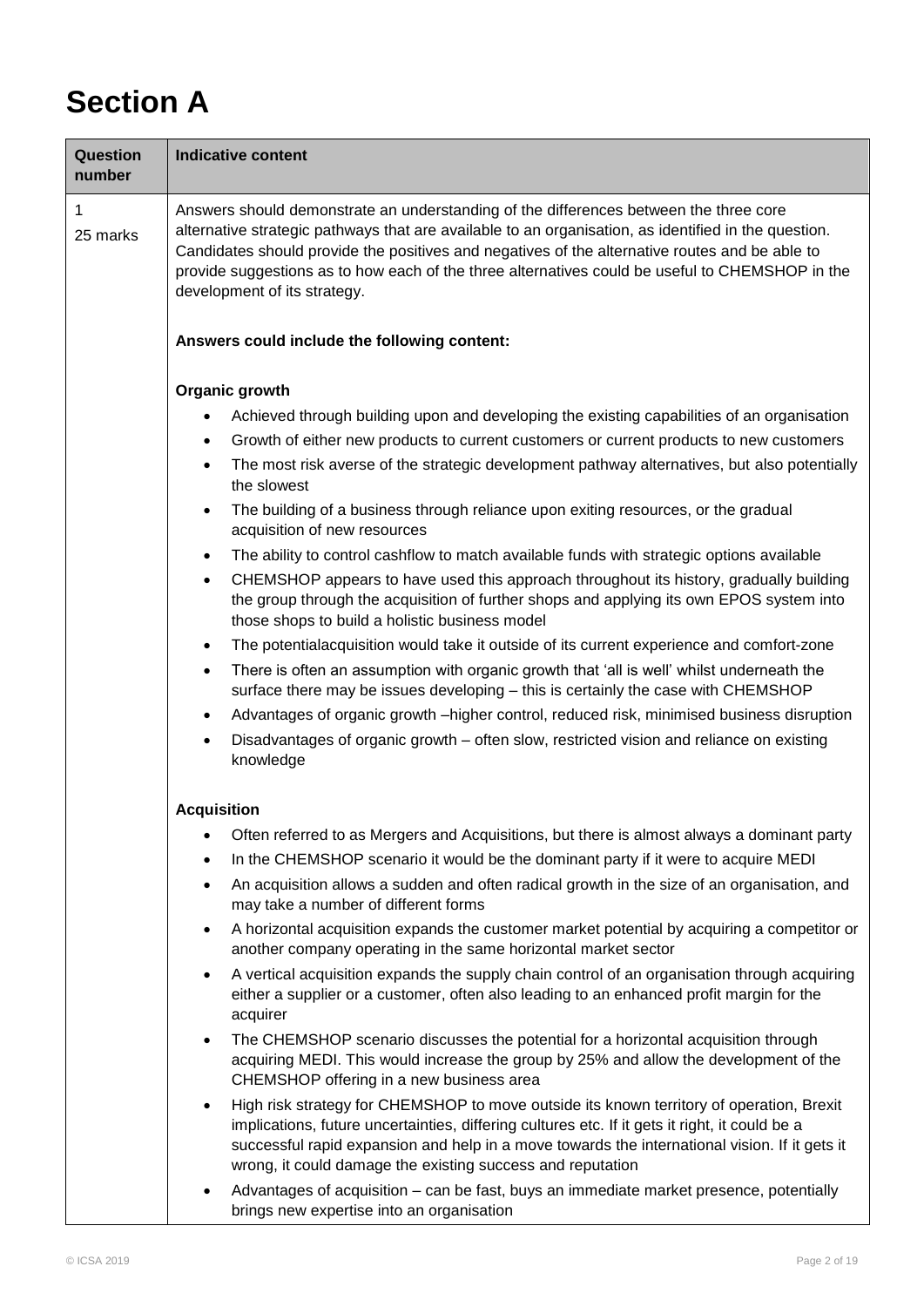| Disadvantages of acquisition – high risk with potentially high tangible and intangible costs<br>$\bullet$                                                                                                                                                 |
|-----------------------------------------------------------------------------------------------------------------------------------------------------------------------------------------------------------------------------------------------------------|
| <b>Strategic alliance</b>                                                                                                                                                                                                                                 |
| Often used to build control of a larger market share through the synergy of two<br>$\bullet$<br>organisations working together, but retaining their individuality and individual ownership                                                                |
| Presumption is that the combined capabilities of the 'alliance' organisations will exceed<br>$\bullet$<br>their individual potential                                                                                                                      |
| The origin of CHEMSHOP is based around such a bringing together of different 'players'<br>$\bullet$                                                                                                                                                       |
| This can often be formalised into a joint venture type structure<br>$\bullet$                                                                                                                                                                             |
| No mention of this in the CHEMSHOP case scenario, but this should be explored as an<br>$\bullet$<br>alternative way for CHEMSHOP to work with MEDI, allowing the CHEMSHOP operational<br>model to be used to help MEDI resolve some of its supplier issue |
| CHEMSHOP might have the opportunity to look for other multiple outlet retailers in similar<br>$\bullet$<br>locations to the CHEM pharmacies and seek to build a strategic alliance                                                                        |
| Advantages of strategic alliance – lower cost access to market knowledge, experience and<br>٠<br>expertise                                                                                                                                                |
| Disadvantages of strategic alliance – culture clash and lack of overall control<br>٠                                                                                                                                                                      |

| Level                          | <b>Mark</b> | <b>Descriptor</b>                                                                                                                                                                                                                                                                                                                                                              |
|--------------------------------|-------------|--------------------------------------------------------------------------------------------------------------------------------------------------------------------------------------------------------------------------------------------------------------------------------------------------------------------------------------------------------------------------------|
|                                | $\Omega$    | No rewardable material.                                                                                                                                                                                                                                                                                                                                                        |
| Level 1 (Fail)                 | $1 - 12$    | The answer attempts to differentiate between the three strategic pathways<br>$\bullet$<br>identified in the question, but only provides a surface-level discussion.                                                                                                                                                                                                            |
|                                |             | The answer demonstrates limited understanding of the rationale as to when<br>$\bullet$<br>and why an organisation might use one or more of the different strategic<br>pathways for development (including but not restricted to the case study<br>scenario company).                                                                                                           |
|                                |             | There is little or no reference to the case-study scenario and the relevance of<br>the strategic pathways to the development of the case-study company.                                                                                                                                                                                                                        |
| Level 2 (Pass)                 | $13 - 16$   | The answer differentiates well between the three strategic pathways identified<br>$\bullet$<br>in the question, identifying both strengths and weaknesses of each approach.                                                                                                                                                                                                    |
|                                |             | The answer demonstrates a good understanding of the rationale as to when<br>$\bullet$<br>and why an organisation might use one or more of the different strategic<br>pathways for development (including but not restricted to the case study<br>scenario company). The answer illustrates clarity of thought and<br>differentiation between the different approaches.         |
|                                |             | There is good use of the case-study scenario illustrating how and why each<br>of the strategic pathways might be relevant to the development of the case-<br>study company.                                                                                                                                                                                                    |
| Level 3<br>(Merit/Distinction) | $17 - 25$   | The answer provides a clear differentiation between the different strategic<br>$\bullet$<br>pathways, further enhancing this through either example or direct comparison<br>between the different approaches.                                                                                                                                                                  |
|                                |             | The answer demonstrates a clear in-depth understanding of the rationale as<br>$\bullet$<br>to when and why an organisation might use one or more of the different<br>strategic pathways for development. The answer has been enhanced through<br>developing the case-study scenario potential or through reference to other<br>external organisational strategic developments. |
|                                |             | There is extensive reference to and use of the case-study scenario and clear<br>discussion of the relevance of the strategic pathways to the development of                                                                                                                                                                                                                    |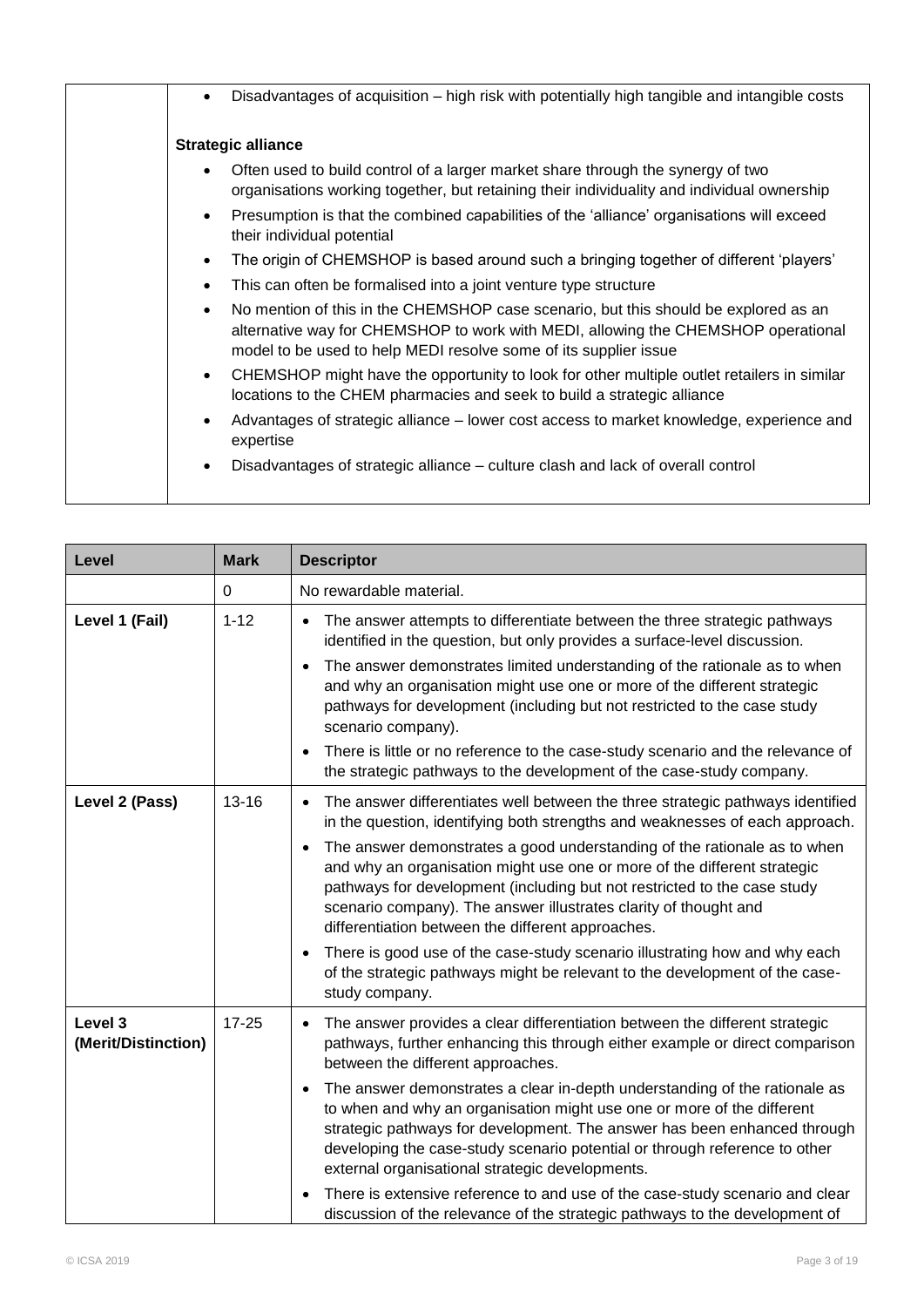| the case-study company; further enhanced by suggestions in the answer as<br>to alternative methods in which the company y could develop its market |
|----------------------------------------------------------------------------------------------------------------------------------------------------|
| presence and business strength.                                                                                                                    |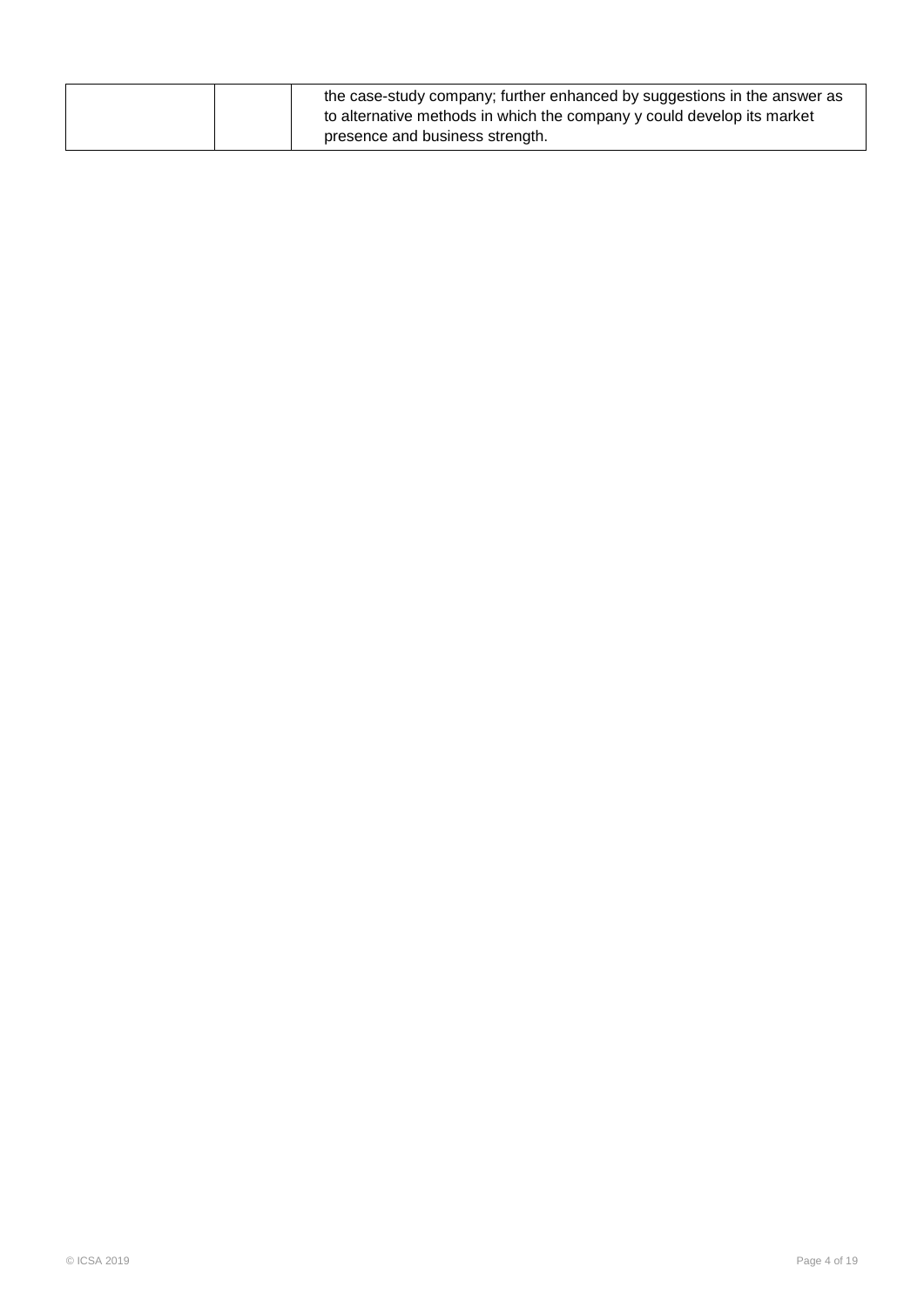| Question<br>number | <b>Indicative content</b>                                                                                                                                                                                                                                                                                                                                                                                                                                                                                                                                                                                                        |  |  |
|--------------------|----------------------------------------------------------------------------------------------------------------------------------------------------------------------------------------------------------------------------------------------------------------------------------------------------------------------------------------------------------------------------------------------------------------------------------------------------------------------------------------------------------------------------------------------------------------------------------------------------------------------------------|--|--|
| 2(a)<br>15 marks   | Answers should demonstrate a clear understanding of the differences that exist between rational<br>strategy and emergent strategy, illustrating how almost always the rational approach is the<br>starting point, but that the inevitability of change in the micro and macro-economic environment<br>will lead to the need for adaption and adoption and hence why strategy becomes emergent<br>enabling an organisation to deal with change. There are examples of both types of strategic<br>approach included within the case-study scenario and it is expected that candidates will use this<br>to illustrate their answer. |  |  |
|                    | Answers could include the following content:                                                                                                                                                                                                                                                                                                                                                                                                                                                                                                                                                                                     |  |  |
|                    | <b>Rational strategy</b>                                                                                                                                                                                                                                                                                                                                                                                                                                                                                                                                                                                                         |  |  |
|                    | A logical, structured and proactive approach to realising a strategic vision                                                                                                                                                                                                                                                                                                                                                                                                                                                                                                                                                     |  |  |
|                    | The planning of a route from today to the future to achieve the desired strategic objectives<br>٠                                                                                                                                                                                                                                                                                                                                                                                                                                                                                                                                |  |  |
|                    | Ansoff suggestion that organisations are 'purposive', and their rational strategy is<br>٠<br>designed to be economic (quantitative measures), non-economic (quantitative and<br>qualitative measures), self-renewing (the organisation reinvests in itself) and flexible (the<br>rational plan includes latitude for dealing with foreseen forces)                                                                                                                                                                                                                                                                               |  |  |
|                    | Usually a top-down approach by those with accountability<br>$\bullet$                                                                                                                                                                                                                                                                                                                                                                                                                                                                                                                                                            |  |  |
|                    | Involves the entire organisation<br>$\bullet$                                                                                                                                                                                                                                                                                                                                                                                                                                                                                                                                                                                    |  |  |
|                    | Conscious choices have been made at the outset of the strategy with regard to timeframe,<br>$\bullet$<br>risks, opportunities and parameters of expected operation and change                                                                                                                                                                                                                                                                                                                                                                                                                                                    |  |  |
|                    | Limitations are availability of data in the early stages, development of inertia and<br>$\bullet$<br>unwillingness to change and challenge, the ignoring to the realities of the political and<br>economic forces which demand change from us all                                                                                                                                                                                                                                                                                                                                                                                |  |  |
|                    | CHEMSHOP could and should be used to illustrate each of these points above identifying<br>very specific instances in each case from the scenario, but answers might also develop<br>presumption of rationality from the scenario - eg the scenario does not specifically state<br>that the rational plan had been to gradually acquire more shops, but that can be<br>presumed from the case-study                                                                                                                                                                                                                               |  |  |
|                    | <b>Emergent strategy</b>                                                                                                                                                                                                                                                                                                                                                                                                                                                                                                                                                                                                         |  |  |
|                    | Epitomised by the work of Mintzberg, recognising the impact of emergent forces on the<br>intended strategies                                                                                                                                                                                                                                                                                                                                                                                                                                                                                                                     |  |  |
|                    | Potentially the Mintzberg diagram might be provided. Just the diagram would earn no<br>$\bullet$<br>specific marks, but the diagram together with explanation would be a useful way to earn<br>marks in this section                                                                                                                                                                                                                                                                                                                                                                                                             |  |  |
|                    | Recognition that we need to know when and how to be able to react to emergent forces,<br>٠<br>but also need to know when to resist such forces to avoid continual change and never<br>achieving core objectives                                                                                                                                                                                                                                                                                                                                                                                                                  |  |  |
|                    | Discussion of different models related to emergent strategy – eg Pettigrew and Whipp<br>$\bullet$<br>(content, context, process), or Martin's integrative thinking, Marks only available if the<br>models are used in context and related to the discussion in the answer and/or the case<br>study scenario                                                                                                                                                                                                                                                                                                                      |  |  |
|                    | The scenario has a number of good illustrations of emergent strategy                                                                                                                                                                                                                                                                                                                                                                                                                                                                                                                                                             |  |  |
|                    | The potential for an overseas acquisition – this was not part of the original rational<br>$\circ$<br>strategy, or it would have already happened, it has come about through the influence<br>of the CEO                                                                                                                                                                                                                                                                                                                                                                                                                          |  |  |
|                    | The evolution of the earnings enhancement for the CHEMSHOP managers<br>$\circ$                                                                                                                                                                                                                                                                                                                                                                                                                                                                                                                                                   |  |  |
|                    | The creativity being used by shop managers to bypass the core system to enhance<br>$\circ$                                                                                                                                                                                                                                                                                                                                                                                                                                                                                                                                       |  |  |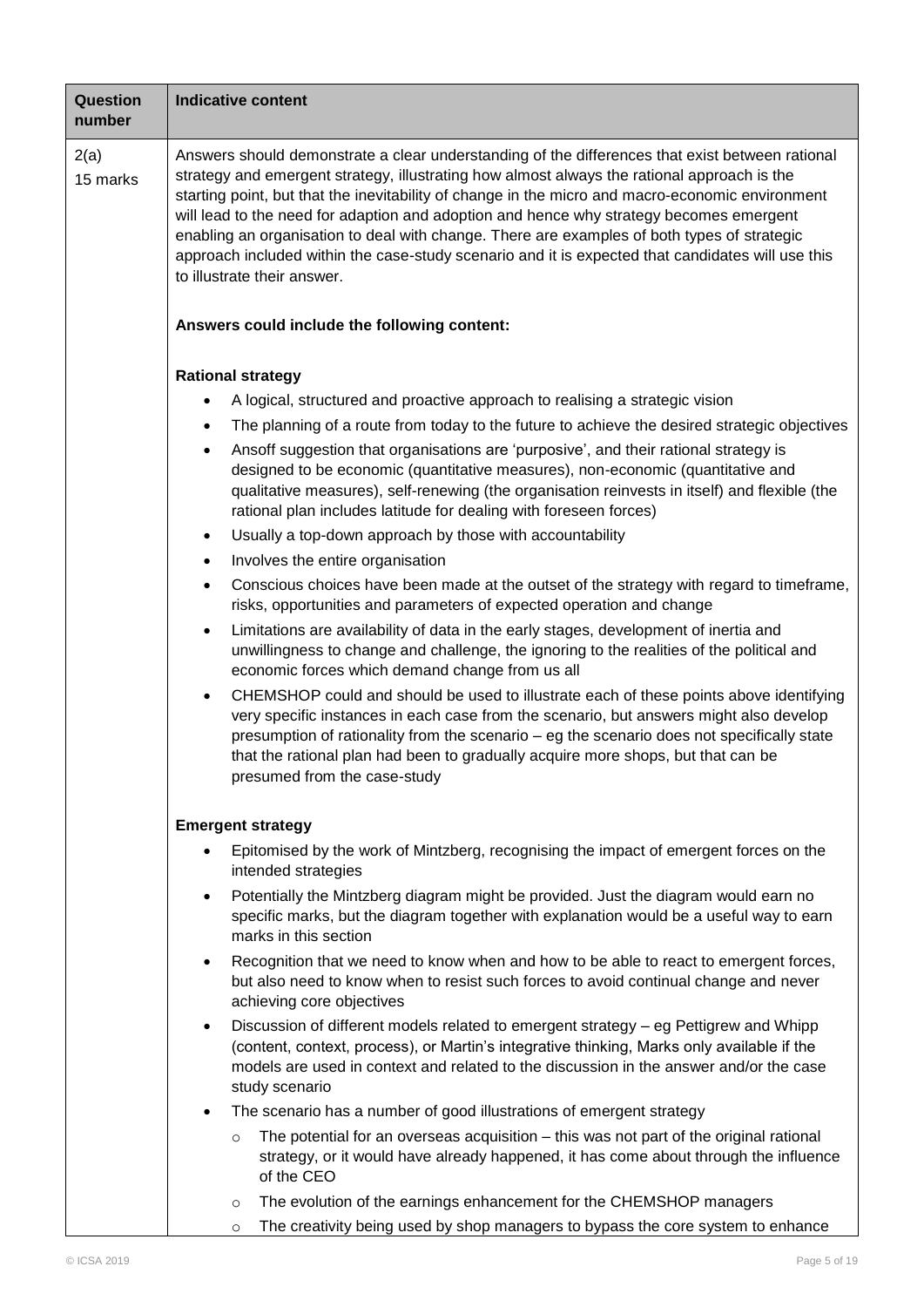| their throughput and hence their earnings                                                                                                                                                                                                                                                             |
|-------------------------------------------------------------------------------------------------------------------------------------------------------------------------------------------------------------------------------------------------------------------------------------------------------|
| The new opportunities being offered through the offering of new NHS replacement<br>$\circ$<br>services                                                                                                                                                                                                |
| The relationship between rational and emergent strategy                                                                                                                                                                                                                                               |
| Recognition that all strategies are likely to have a mixture of rational and emergent, with<br>$\bullet$<br>further example from the CHEMSHOP scenario, but not repetitive                                                                                                                            |
| Resources are generally finite and so their usage needs planning in a rational manner,<br>$\bullet$<br>they cannot just be consumed as each emergent need arises                                                                                                                                      |
| Short term strategies are more likely to succeed from a rational perspective, longer term<br>$\bullet$<br>strategies will come under more emergent force pressure – again this can be illustrated<br>from the growth of CHEMSHOP and the different thinking from the increasing number of<br>managers |
| Reference to one or more of the different theories around the interaction of rationality and<br>emergence but again marks only available if these theories are used in context of the<br>question and/or the scenario and not just introduced in a random manner                                      |

| Level                          | <b>Mark</b> | <b>Descriptor</b>                                                                                                                                                                              |
|--------------------------------|-------------|------------------------------------------------------------------------------------------------------------------------------------------------------------------------------------------------|
|                                | 0           | No rewardable material.                                                                                                                                                                        |
| Level 1 (Fail)                 | $1 - 7$     | The answer explains the basic differences between rational and emergent<br>$\bullet$<br>strategy but with no use of embedded theory (eg no mention of Mintzberg)                               |
|                                |             | The points made are superficial and not directly linked to the scenario from<br>$\bullet$<br>the case study                                                                                    |
|                                |             | The answer includes limited or no analysis of the different approaches of<br>rational and emergent strategy                                                                                    |
|                                |             | The answer illustrates only a basic understanding of the interaction between<br>rational and emergent strategy with minimal illustration from the case study<br>scenario                       |
| Level 2 (Pass)                 | $8 - 9$     | The answer explains and explores well the differences between rational and<br>$\bullet$<br>emergent strategy with reference to core theories                                                   |
|                                |             | The points made are relevant and some have been linked to the scenario<br>from the case study                                                                                                  |
|                                |             | The answer includes analysis of the different approaches of rational and<br>emergent strategy                                                                                                  |
|                                |             | The answer illustrates only a good understanding of the interaction between<br>rational and emergent strategy illustrated from the case study scenario                                         |
| Level 3<br>(Merit/Distinction) | $10 - 15$   | The answer shows a deep understanding of the differences between and<br>$\bullet$<br>the interaction between rational and emergent strategy with developed use<br>of theory and the case study |
|                                |             | All of the points made are developed and relevant and have been well linked<br>$\bullet$<br>to the scenario from the case study                                                                |
|                                |             | The answer includes well developed critical analysis of the different<br>approaches of rational and emergent strategy                                                                          |
|                                |             | The answer illustrates only a clear and thorough understanding of the<br>interaction between rational and emergent strategy with developed<br>illustrations from the case study scenario       |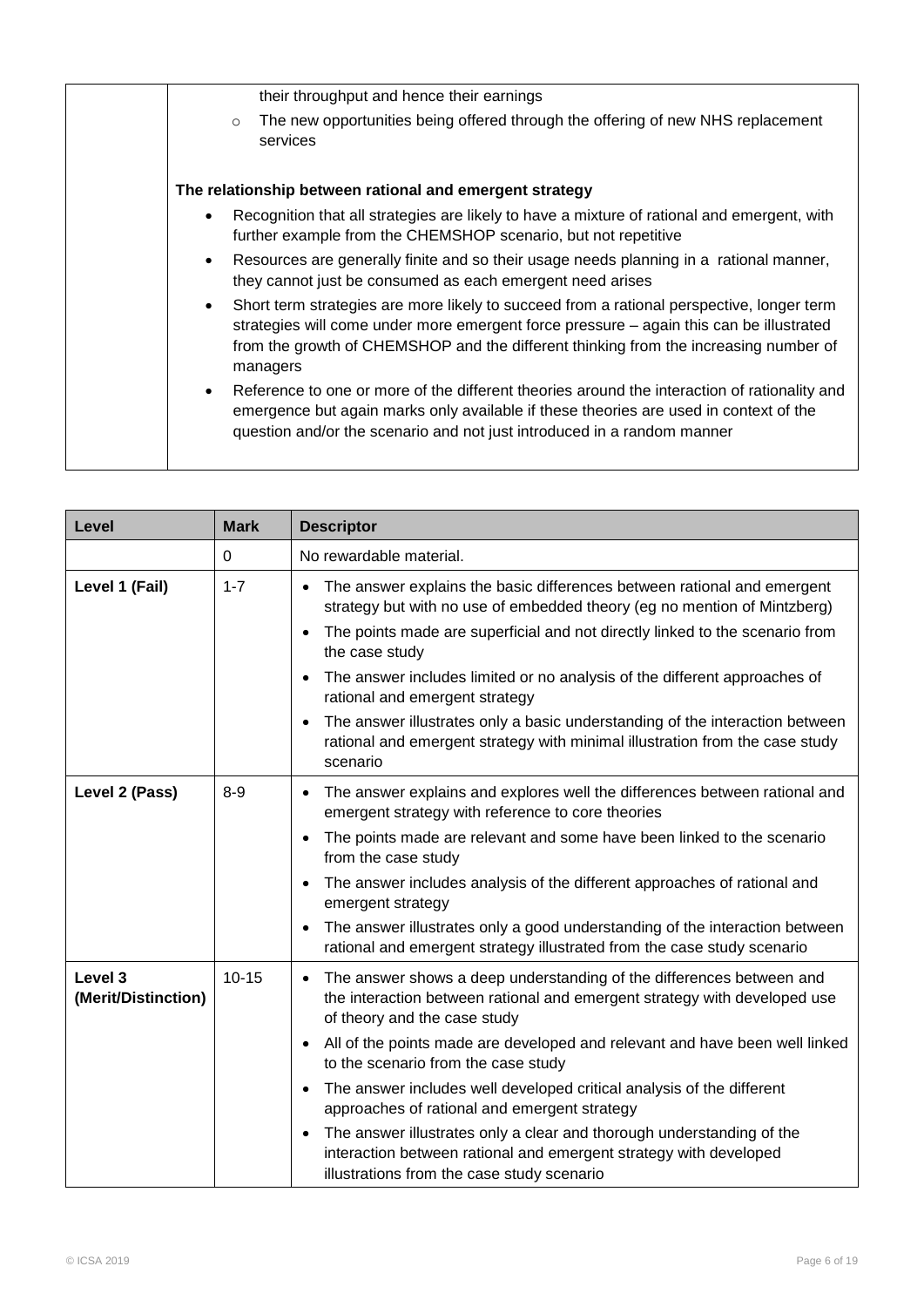| <b>Question</b><br>number | <b>Indicative content</b>                                                                                                                                                                                                                                                                                                                                                                                                                                                                                                                                                                                                                                                                                                                                                                                                                                                                                              |  |  |
|---------------------------|------------------------------------------------------------------------------------------------------------------------------------------------------------------------------------------------------------------------------------------------------------------------------------------------------------------------------------------------------------------------------------------------------------------------------------------------------------------------------------------------------------------------------------------------------------------------------------------------------------------------------------------------------------------------------------------------------------------------------------------------------------------------------------------------------------------------------------------------------------------------------------------------------------------------|--|--|
| 2(b)<br>10 marks          | Answers should demonstrate an understanding of the four dimensions of the Johari window and<br>how it is used to identify the positive and negative impact of interpersonal communication.<br>Answers should use the case study scenario to illustrate their assessment. A diagram of the<br>Johari window could be used by candidates to illustrate their answer, but no marks would be<br>awarded for just a diagram without any explanation. Answers might include reference to other<br>recent external communication and misinformation examples such as that experienced at<br>Patisserie Valerie.                                                                                                                                                                                                                                                                                                               |  |  |
|                           | Answers could include the following content:                                                                                                                                                                                                                                                                                                                                                                                                                                                                                                                                                                                                                                                                                                                                                                                                                                                                           |  |  |
|                           | Johari window development and outline of the four dimensions<br>Developed by Joseph Luft and Harry Ingham<br>$\bullet$<br>Illustrates the interaction between the known and the unknown in communication<br>$\bullet$<br>between two or more people<br>Splits this interaction into 4 dimensions - arena, façade, blind spot, unknown<br>$\bullet$<br>Takes the perspective of self versus others in communication with one or more others<br>$\bullet$<br>Used to help to identify, consider and challenge where the disconnect happens in<br>$\bullet$<br>communication<br>Need to critically analyse the 'break-points' between the four dimensions<br>$\bullet$<br>Arena<br>Good communication with both parties having clarity of understanding and knowledge<br>$\bullet$<br>The CHEMSHOP managers each run their own business and would be able to<br>$\bullet$<br>communicate at this level between themselves |  |  |
|                           | At the 6-monthly review meeting areas of group commonality would be included in this<br>$\bullet$<br>dimension such as sales and profit comparisons for products sourced through head office                                                                                                                                                                                                                                                                                                                                                                                                                                                                                                                                                                                                                                                                                                                           |  |  |
|                           | Facade<br>The communicator knows and understands what he/she is talking about, but the other<br>$\bullet$<br>parties have limited or no understanding. This can lead by misconception, the<br>appearance of elitism or the abuse of leadership power<br>The holding of the full detail of corporate data on the EPOS system only at the<br>$\bullet$<br>CHEMSHOP head office and the sharing of only summary level reports with each shop<br>manager can and is creating a façade<br>Likewise, the 'breakaway' by some managers deciding to follow their own path will create<br>$\bullet$<br>a series of further potentially conflicting facades with the danger of loss of control                                                                                                                                                                                                                                   |  |  |
|                           | <b>Blind spot</b><br>The communicator does not fully understand what is being discussed by the other part<br>(parties). This allows the other party to create their façade<br>Some shop managers are not detailing the full extent of their bypassing of the EPOS<br>$\bullet$<br>system and thus creating a blind spot for the head office control of the group as a whole,<br>with potentially dangerous impact                                                                                                                                                                                                                                                                                                                                                                                                                                                                                                      |  |  |
|                           | <b>Unknown</b><br>Aspect of communication where a problem arises in an organisation and no-one involved<br>in the discussion has full or sufficient knowledge to be able to discuss from a position of                                                                                                                                                                                                                                                                                                                                                                                                                                                                                                                                                                                                                                                                                                                 |  |  |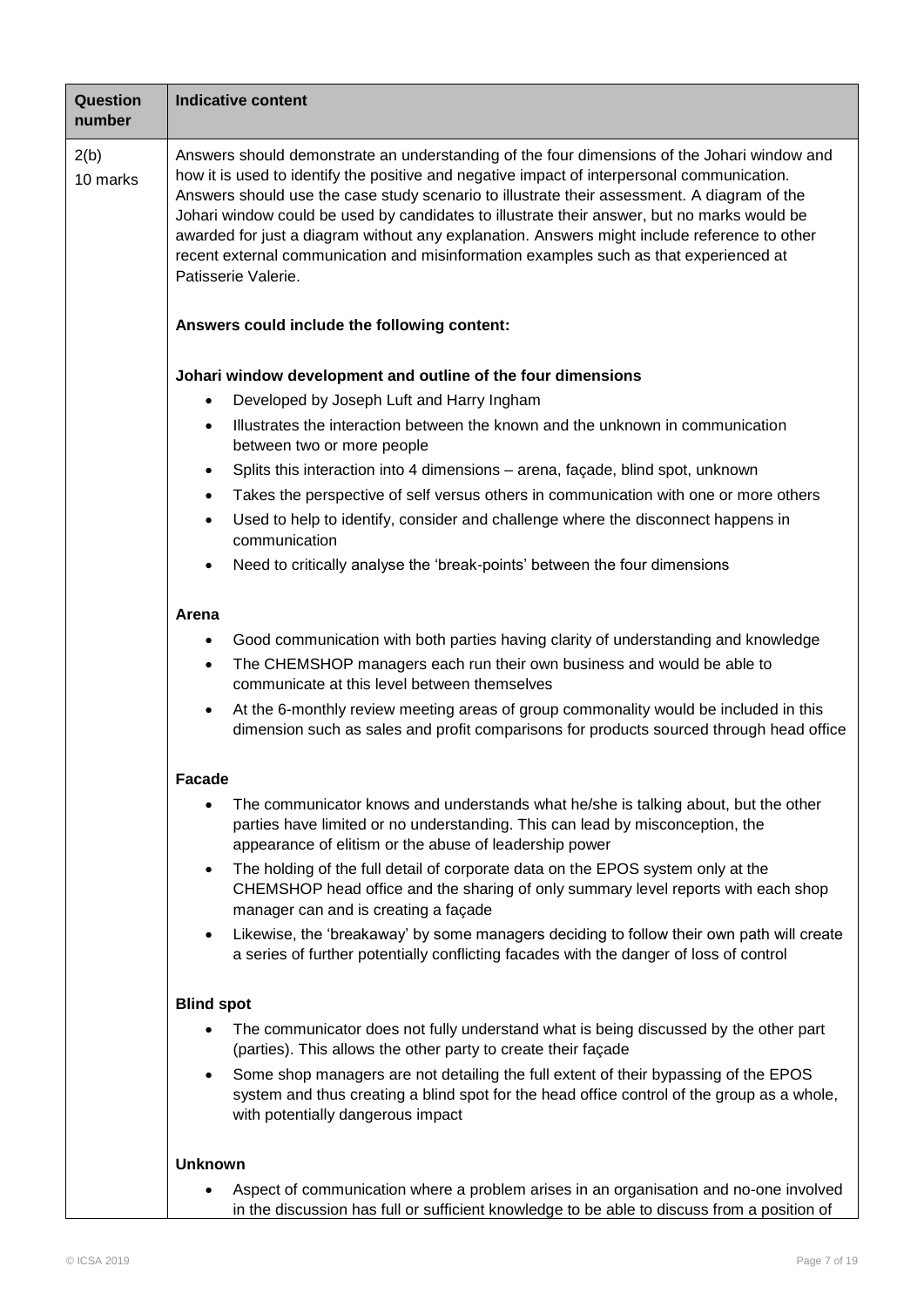| full mutual comprehension                                                                                                                                                                                                                              |
|--------------------------------------------------------------------------------------------------------------------------------------------------------------------------------------------------------------------------------------------------------|
| The potential acquisition of MEDI would fall into this dimension of the Johari window as<br>there is insufficient experience or knowledge of international expansion for this topic to be<br>discussed openly and fully with good mutual understanding |

| Level                          | <b>Mark</b> | <b>Descriptor</b>                                                                                                                                                                                               |
|--------------------------------|-------------|-----------------------------------------------------------------------------------------------------------------------------------------------------------------------------------------------------------------|
|                                | 0           | No rewardable material.                                                                                                                                                                                         |
| Level 1 (Fail)                 | $1 - 4$     | The answer provides a brief outline of the four dimensions of the Johari<br>$\bullet$<br>window, potentially using a diagram with minimal explanation                                                           |
|                                |             | There is minimal or no use of the case study scenario to illustrate the four<br>$\bullet$<br>dimensions of the Johari window                                                                                    |
|                                |             | The answer has no appraisal of the 'break points' between the four<br>$\bullet$<br>dimensions                                                                                                                   |
| Level 2 (Pass)                 | $5-6$       | The answer provides a clear explanation and differentiation between the<br>$\bullet$<br>four dimensions of the Johari window, if a diagram has been used it will<br>have been part of a fully-integrated answer |
|                                |             | Each of the four dimensions of the Johari window has been illustrated by an<br>$\bullet$<br>example from the case study scenario                                                                                |
|                                |             | The answer has some but limited appraisal of the 'break points' between the<br>$\bullet$<br>four dimensions.                                                                                                    |
| Level 3<br>(Merit/Distinction) | $7 - 10$    | The answer provides a detailed differentiation between the four dimensions<br>$\bullet$<br>of the Johari window, using a diagram to fully illustrate the answer and show<br>the 'window' impact                 |
|                                |             | The case study scenario and other examples have been used to illustrate<br>$\bullet$<br>the four dimensions, the impact and the use of the Johari window                                                        |
|                                |             | The answer shows a strong appreciation of the need to be able to determine<br>$\bullet$<br>and challenge the 'break points' between the four dimensions                                                         |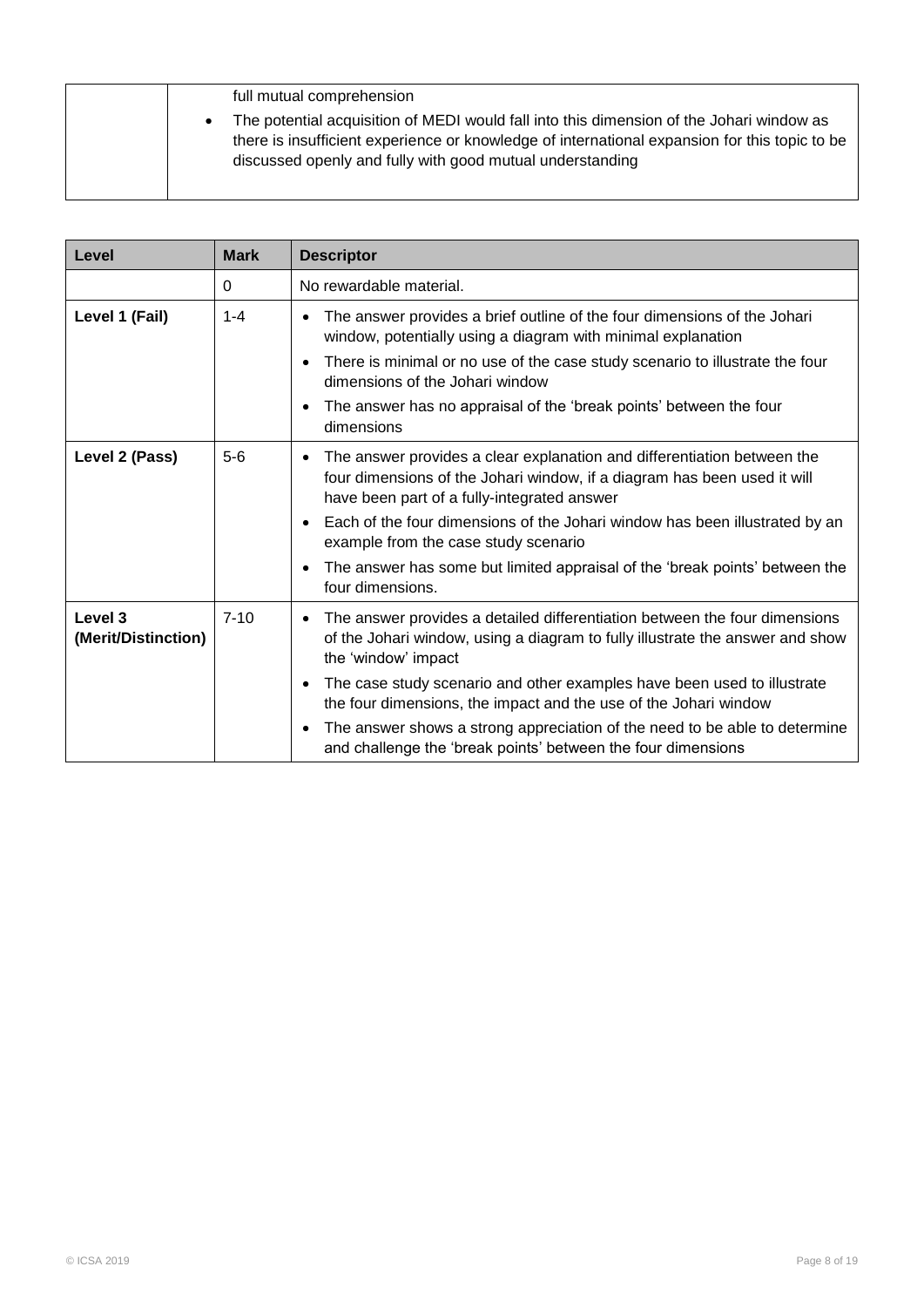| <b>Question</b><br>number | <b>Indicative content</b>                                                                                                                                                                                                                                                                                                                                                                                                                                                                                                              |  |  |
|---------------------------|----------------------------------------------------------------------------------------------------------------------------------------------------------------------------------------------------------------------------------------------------------------------------------------------------------------------------------------------------------------------------------------------------------------------------------------------------------------------------------------------------------------------------------------|--|--|
| 3<br>25 marks             | Answers should demonstrate of the need for the organisational structure of a business to be<br>aligned with its strategic direction, and answers should consider the different elements that are<br>involved in organisational structure. Candidates should be able to describe the strengths and<br>weaknesses of the current CHEMSHOP structure in terms of its current 'today' position, but then<br>be able to recognise how (at least 2) alternative structures might be more appropriate for the<br>potential strategic changes. |  |  |
|                           | Answers could include the following content:                                                                                                                                                                                                                                                                                                                                                                                                                                                                                           |  |  |
|                           | <b>Organisational structure</b>                                                                                                                                                                                                                                                                                                                                                                                                                                                                                                        |  |  |
|                           | How the people within an organisation work, their lines of communication, their areas of<br>$\bullet$<br>responsibility and accountability                                                                                                                                                                                                                                                                                                                                                                                             |  |  |
|                           | The parameters of the business operation<br>٠                                                                                                                                                                                                                                                                                                                                                                                                                                                                                          |  |  |
|                           | The systemic view, being able to look down and see the boundary of the organisation, the<br>$\bullet$<br>different elements within it and how they are related                                                                                                                                                                                                                                                                                                                                                                         |  |  |
|                           | Which comes first structure or strategy? Only correct answer – it all depends<br>٠                                                                                                                                                                                                                                                                                                                                                                                                                                                     |  |  |
|                           | Risk of structure rigidity vs ability to implement structure change – fixed vs fluid<br>٠                                                                                                                                                                                                                                                                                                                                                                                                                                              |  |  |
|                           | Robbins and Judge - specialisation; departmentalisation; chain of command; span of<br>٠<br>control; centralisation; formalisation                                                                                                                                                                                                                                                                                                                                                                                                      |  |  |
|                           | Links between structure and leadership style – command and control vs consult and<br>$\bullet$<br>agree                                                                                                                                                                                                                                                                                                                                                                                                                                |  |  |
|                           | Traditional structures versus empowered structures                                                                                                                                                                                                                                                                                                                                                                                                                                                                                     |  |  |
|                           | <b>Description of current CHEMSHOP structure</b>                                                                                                                                                                                                                                                                                                                                                                                                                                                                                       |  |  |
|                           | Centralised head office with perceived control over many operational functions<br>$\bullet$                                                                                                                                                                                                                                                                                                                                                                                                                                            |  |  |
|                           | Separate shops each have level of autonomy but under oversight of Head Office;<br>$\bullet$<br>variation on a divisional structure with each shop acting as a division - linked but<br>separate                                                                                                                                                                                                                                                                                                                                        |  |  |
|                           | Barun – autocratic leader – command and control                                                                                                                                                                                                                                                                                                                                                                                                                                                                                        |  |  |
|                           | Jen – more democratic leader – consult and agree<br>$\bullet$                                                                                                                                                                                                                                                                                                                                                                                                                                                                          |  |  |
|                           | <b>Strengths of current CHEMSHOP structure</b>                                                                                                                                                                                                                                                                                                                                                                                                                                                                                         |  |  |
|                           | Visibility through EPOS system<br>$\bullet$                                                                                                                                                                                                                                                                                                                                                                                                                                                                                            |  |  |
|                           | Ability to implement control from Head Office (eg price changes)<br>٠                                                                                                                                                                                                                                                                                                                                                                                                                                                                  |  |  |
|                           | Effective stock control, so control of cashflow<br>$\bullet$                                                                                                                                                                                                                                                                                                                                                                                                                                                                           |  |  |
|                           | Group use of technology<br>٠                                                                                                                                                                                                                                                                                                                                                                                                                                                                                                           |  |  |
|                           | Ability to react to change rapidly through Head Office control                                                                                                                                                                                                                                                                                                                                                                                                                                                                         |  |  |
|                           | <b>Weakness of current CHEMSHOP structure</b>                                                                                                                                                                                                                                                                                                                                                                                                                                                                                          |  |  |
|                           | Resentment of Head Office control leading to individual managers finding ways around<br>$\bullet$<br>the system                                                                                                                                                                                                                                                                                                                                                                                                                        |  |  |
|                           | Personal gain dynamic is driving conflicting behaviours<br>٠                                                                                                                                                                                                                                                                                                                                                                                                                                                                           |  |  |
|                           | Technology and EPOS system out of date and needing update/replacement leading to<br>٠<br>errors, time-delays, inefficiencies, risk to reputation                                                                                                                                                                                                                                                                                                                                                                                       |  |  |
|                           | Lack of face-to-face communication and relationship between Head Office, senior<br>$\bullet$<br>management and shop managers - might have worked when the group was smaller but<br>inappropriate now                                                                                                                                                                                                                                                                                                                                   |  |  |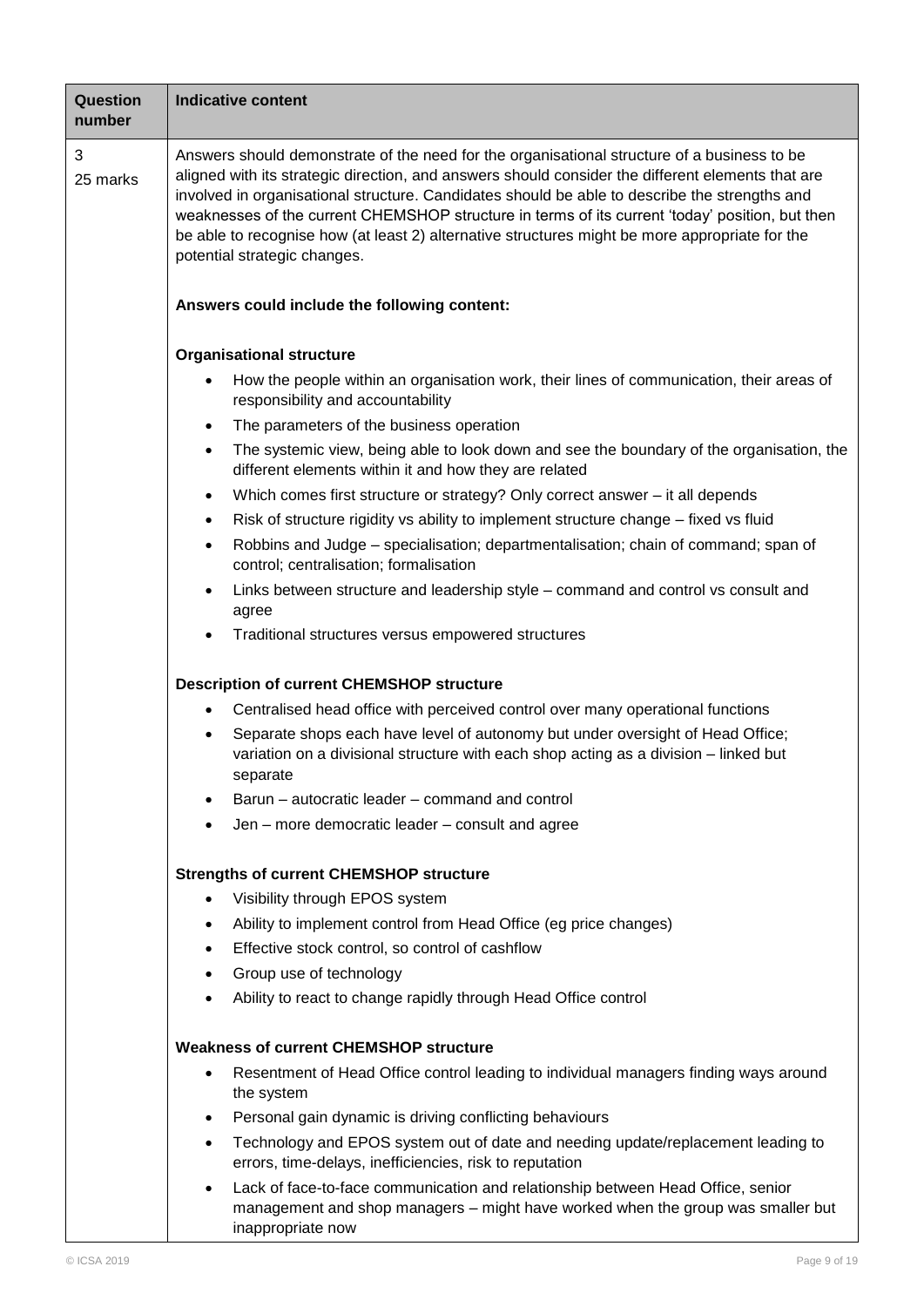|           | Recommendation of alternative structure                                                                                                                      |
|-----------|--------------------------------------------------------------------------------------------------------------------------------------------------------------|
| ٠         | Strategic direction not yet finalised, but clear that organisational structure must change                                                                   |
| $\bullet$ | Option 1 – group continues to grow organically – potential to develop a divisional<br>structure                                                              |
| $\bullet$ | Option 2 – acquisition of MEDI would require immediate divisional structure                                                                                  |
| $\bullet$ | Head Office still maintaining core operational parameters recognising that reputation is<br>group based                                                      |
| $\bullet$ | Develop much greater communication and customer satisfaction between shops                                                                                   |
| $\bullet$ | Appointment of regional divisional heads as pivot between Head Office and shops within<br>their region                                                       |
| $\bullet$ | Assumption that the technology will be fixed, making it advantageous for shop mangers to<br>use the system rather than trying to find their own solutions    |
| $\bullet$ | Need to resolve differences between styles of Barun and Jen, recognising that one can<br>complement the other                                                |
| $\bullet$ | Marks available for other potential structures- but they need to be introduced with clarity<br>of explanation as to how theywould suit the CHEMSHOP scenario |
|           |                                                                                                                                                              |

| Level                          | <b>Mark</b> | <b>Descriptor</b>                                                                                                                                                                                                                                                                                    |  |  |
|--------------------------------|-------------|------------------------------------------------------------------------------------------------------------------------------------------------------------------------------------------------------------------------------------------------------------------------------------------------------|--|--|
|                                | 0           | No rewardable material.                                                                                                                                                                                                                                                                              |  |  |
| Level 1(Fail)                  | $1 - 12$    | The answer attempts to explain the importance of organisational structure<br>but fails to align it sufficiently closely to organisational strategy                                                                                                                                                   |  |  |
|                                |             | The answer demonstrates limited understanding of the real drivers of<br>organisational structure and provides only weak or passing links to the case-<br>study scenario                                                                                                                              |  |  |
|                                |             | The answer makes few or no links between theory and practice<br>$\bullet$                                                                                                                                                                                                                            |  |  |
|                                |             | The answer includes only limited analysis of the issues at CHEMSHOP<br>$\bullet$                                                                                                                                                                                                                     |  |  |
| Level 2(Pass)<br>$13 - 16$     |             | The answer provides an explanation of the importance of organisational<br>$\bullet$<br>structure and starts to explore why it needs to be aligned to organisational<br>strategy                                                                                                                      |  |  |
|                                |             | The answer demonstrates good understanding of the real drivers of<br>organisational structure and provides good alignment with the case-study<br>scenario                                                                                                                                            |  |  |
|                                |             | The answer makes some links between theory and practice                                                                                                                                                                                                                                              |  |  |
|                                |             | The answer includes some analysis of the issues at CHEMSHOP                                                                                                                                                                                                                                          |  |  |
| Level 3<br>(Merit/Distinction) | $17 - 25$   | The answer provides a clear explanation of the importance of organisational<br>$\bullet$<br>structure together with how and why it is fundamental for it to be aligned to<br>organisational strategy                                                                                                 |  |  |
|                                |             | The answer demonstrates an in-depth understanding of the real drivers of<br>$\bullet$<br>organisational structure, links the thought process to underlying theories and<br>illustrates how and why the current structure within the case-study scenario<br>is inappropriate for its strategic growth |  |  |
|                                |             | The answer makes strong links between theory and practice<br>٠                                                                                                                                                                                                                                       |  |  |
|                                |             | The answer includes good analysis of the issues at CHEMSHOP                                                                                                                                                                                                                                          |  |  |

| Question | Indicative content |
|----------|--------------------|
| number   |                    |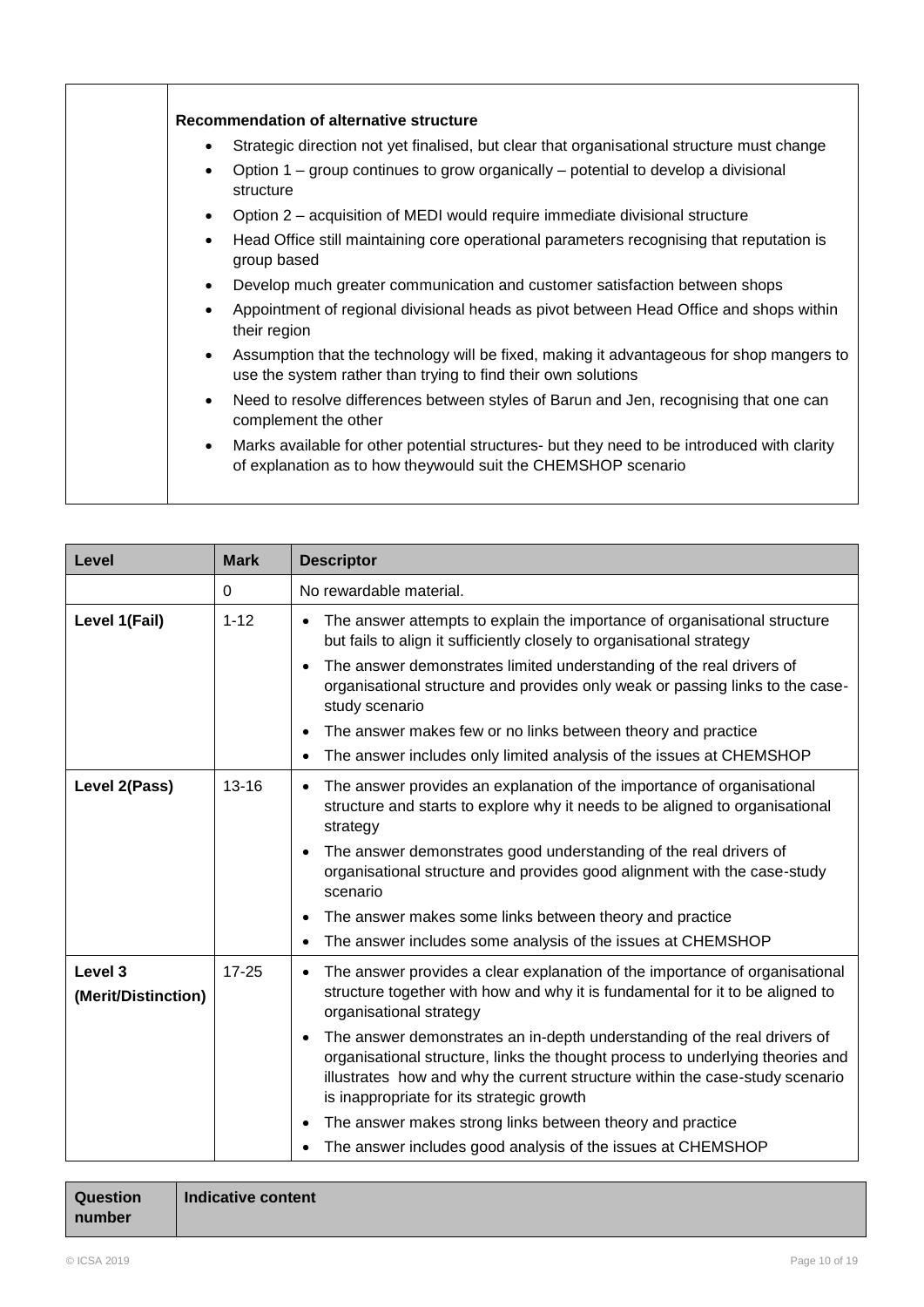| 4<br>25 marks | Answers should demonstrate a sound understanding of the difference between capability and<br>competence, suggesting how and why CHEMSHOP has fallen into a state of dysfunction. There is<br>the need for answers to analyse the current capabilities and competences at CHEMSHOP<br>suggesting why the NEDs were unaware of the building tension between Barun and Jen and how<br>a more effective control and oversight structure needs to be rapidly established. |  |  |  |  |  |  |
|---------------|----------------------------------------------------------------------------------------------------------------------------------------------------------------------------------------------------------------------------------------------------------------------------------------------------------------------------------------------------------------------------------------------------------------------------------------------------------------------|--|--|--|--|--|--|
|               | Answers could include the following content:                                                                                                                                                                                                                                                                                                                                                                                                                         |  |  |  |  |  |  |
|               | The need for and difference between -                                                                                                                                                                                                                                                                                                                                                                                                                                |  |  |  |  |  |  |
|               | <b>Capability</b>                                                                                                                                                                                                                                                                                                                                                                                                                                                    |  |  |  |  |  |  |
|               | Sustainable competitive advantage is built through an optimal combination of capability<br>and competence with an organisation                                                                                                                                                                                                                                                                                                                                       |  |  |  |  |  |  |
|               | Capabilities can be both common and unique. All organisations will require certain<br>$\bullet$<br>capabilities such as financial planning. Only some organisation will require certain unique<br>capabilities such as particular knowledge or expertise in a core subject matter                                                                                                                                                                                    |  |  |  |  |  |  |
|               | Grant suggests that capabilities originate from tangible resources; intangible resources;<br>$\bullet$<br>human resources. The optimal combination will determine the strategy and help to derive<br>competitive advantage                                                                                                                                                                                                                                           |  |  |  |  |  |  |
|               | Lynch suggest capabilities derive from skills, structure and leadership<br>$\bullet$                                                                                                                                                                                                                                                                                                                                                                                 |  |  |  |  |  |  |
|               | Kay suggests capabilities derive from architecture, reputation and innovation<br>٠                                                                                                                                                                                                                                                                                                                                                                                   |  |  |  |  |  |  |
|               | <b>Competence</b>                                                                                                                                                                                                                                                                                                                                                                                                                                                    |  |  |  |  |  |  |
|               | Ability to combine capabilities with available resources in the application and use of those<br>resources                                                                                                                                                                                                                                                                                                                                                            |  |  |  |  |  |  |
|               | Competence will vary and change based upon human behaviour and capability                                                                                                                                                                                                                                                                                                                                                                                            |  |  |  |  |  |  |
|               | <b>Capabilities at CHEMSHOP</b>                                                                                                                                                                                                                                                                                                                                                                                                                                      |  |  |  |  |  |  |
|               | Human resources: focused knowledge of the qualified pharmacist shop managers and<br>other support staff in the shops; financial and technical abilities of Barun; leadership<br>abilities of Jen                                                                                                                                                                                                                                                                     |  |  |  |  |  |  |
|               | Tangible resources: shop locations providing sole service provision within a defined area                                                                                                                                                                                                                                                                                                                                                                            |  |  |  |  |  |  |
|               | Intangible resources: the EPOS and online ordering systems                                                                                                                                                                                                                                                                                                                                                                                                           |  |  |  |  |  |  |
|               | <b>Competences at CHEMSHOP</b>                                                                                                                                                                                                                                                                                                                                                                                                                                       |  |  |  |  |  |  |
|               | The building of a range of related customer offerings within the pharmacy shops<br>$\bullet$                                                                                                                                                                                                                                                                                                                                                                         |  |  |  |  |  |  |
|               | The use of the EPOS system to maintain stock rotation and satisfy customer<br>$\bullet$<br>requirements                                                                                                                                                                                                                                                                                                                                                              |  |  |  |  |  |  |
|               | The development by shop managers of additional ranges and options to suit their<br>particular market                                                                                                                                                                                                                                                                                                                                                                 |  |  |  |  |  |  |
|               | The proposal being prepared to widen further the range of treatments being offered to<br>$\bullet$<br>complement the NHS                                                                                                                                                                                                                                                                                                                                             |  |  |  |  |  |  |
|               | <b>Dysfunction at CHEMSHOP</b>                                                                                                                                                                                                                                                                                                                                                                                                                                       |  |  |  |  |  |  |
|               | Different directions being taken by different shop managers, loss of group dynamic and<br>٠<br>uniformity                                                                                                                                                                                                                                                                                                                                                            |  |  |  |  |  |  |
|               | Conflicts of competence based around differing uses of capabilities from different<br>٠<br>managers                                                                                                                                                                                                                                                                                                                                                                  |  |  |  |  |  |  |
|               | Increasing focus at shop level on individual success by some to the detriment of others                                                                                                                                                                                                                                                                                                                                                                              |  |  |  |  |  |  |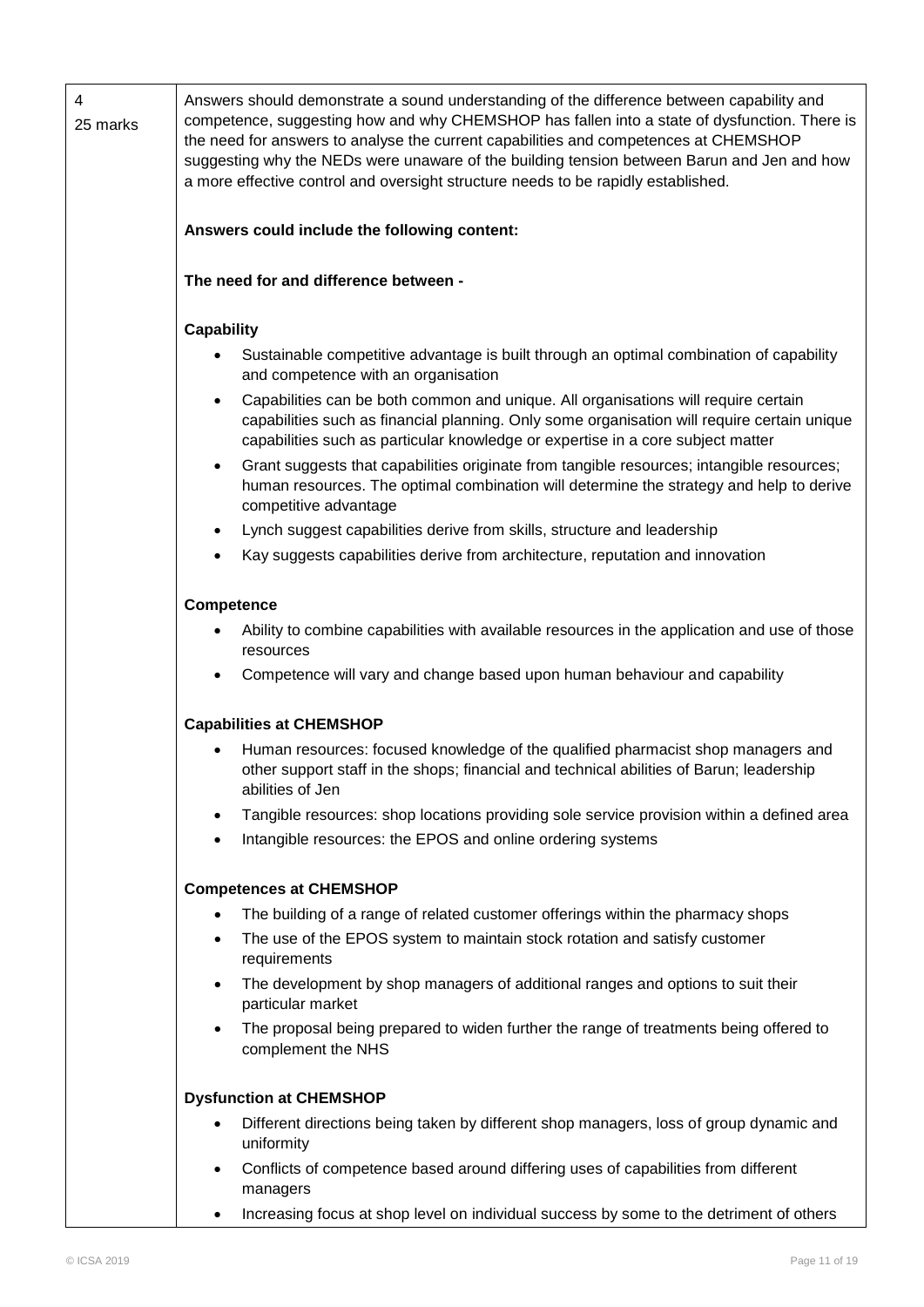| Misuse of the IT system to bypass the main EPOS flow causing issues and lack of data<br>$\bullet$<br>visibility                                 |
|-------------------------------------------------------------------------------------------------------------------------------------------------|
| Different focus points of Jen (the MEDI acquisition) and Barun (the need to enhance the<br>$\bullet$<br>IT to avoid reputational damage)        |
| Poor communication at all levels leading to dysfunction throughout<br>$\bullet$                                                                 |
| Poor Board oversight and insufficient Board awareness<br>$\bullet$                                                                              |
| Lack of substantive meetings at all levels<br>٠                                                                                                 |
| More effective control and oversight                                                                                                            |
| New IT system should produce weekly detailed reports for managers based around<br>$\bullet$<br>consultation and agreement of their requirements |
| Need to redefine core measures and develop KPIs at shop level<br>$\bullet$                                                                      |
| Candidates could provide suggestions as to the types of measures that might be<br>$\bullet$<br>appropriate                                      |
| More regular Board meetings with enhanced communication between executive directors<br>$\bullet$<br>and the NEDs                                |
| Chair to become more proactive in involvement with Jen and Barun<br>٠                                                                           |
|                                                                                                                                                 |

| Level                          | <b>Mark</b> | <b>Descriptor</b>                                                                                                                                                                                                                                                                                                                                                                 |  |  |  |
|--------------------------------|-------------|-----------------------------------------------------------------------------------------------------------------------------------------------------------------------------------------------------------------------------------------------------------------------------------------------------------------------------------------------------------------------------------|--|--|--|
|                                | $\Omega$    | No rewardable material.                                                                                                                                                                                                                                                                                                                                                           |  |  |  |
| Level 1 (Fail)                 | $1 - 12$    | The answer attempts to differentiate between capability and competence but<br>$\bullet$<br>lacks clarity of explanation.<br>The answer makes only limited use of the case study scenario<br>$\bullet$<br>The answer makes a few or no links between theory and practice.<br>$\bullet$<br>The answer has little or noanalysis of the principles and practice involved<br>$\bullet$ |  |  |  |
| Level 2 (Pass)                 | $13 - 16$   | The answer provides a reasonable explanation and understanding of the<br>$\bullet$<br>differences between capability and competence.<br>The answer makes good use of the case study scenario and identifies many<br>$\bullet$<br>of the core aspects required for this question                                                                                                   |  |  |  |
|                                |             | The answer makes some relevant links between theory and practice<br>$\bullet$                                                                                                                                                                                                                                                                                                     |  |  |  |
|                                |             | The answer has reasonable analysis of the principles and practice involved<br>$\bullet$                                                                                                                                                                                                                                                                                           |  |  |  |
| Level 3<br>(Merit/Distinction) | $17 - 25$   | The answer provides a good and clear explanation of the differences<br>$\bullet$<br>between capability and competence illustrating a clear understanding of<br>these aspects of organisational strategy                                                                                                                                                                           |  |  |  |
|                                |             | The answer makes extensive use of the case study scenario identifying and<br>$\bullet$<br>expanding upon a range of different aspects                                                                                                                                                                                                                                             |  |  |  |
|                                |             | The answer makes strong links between theory and practice illustrating that<br>$\bullet$<br>the candidate has a thorough understanding of the subject.                                                                                                                                                                                                                            |  |  |  |
|                                |             | The answer makes strong use of analysis to consider the principles and<br>$\bullet$<br>practice involved                                                                                                                                                                                                                                                                          |  |  |  |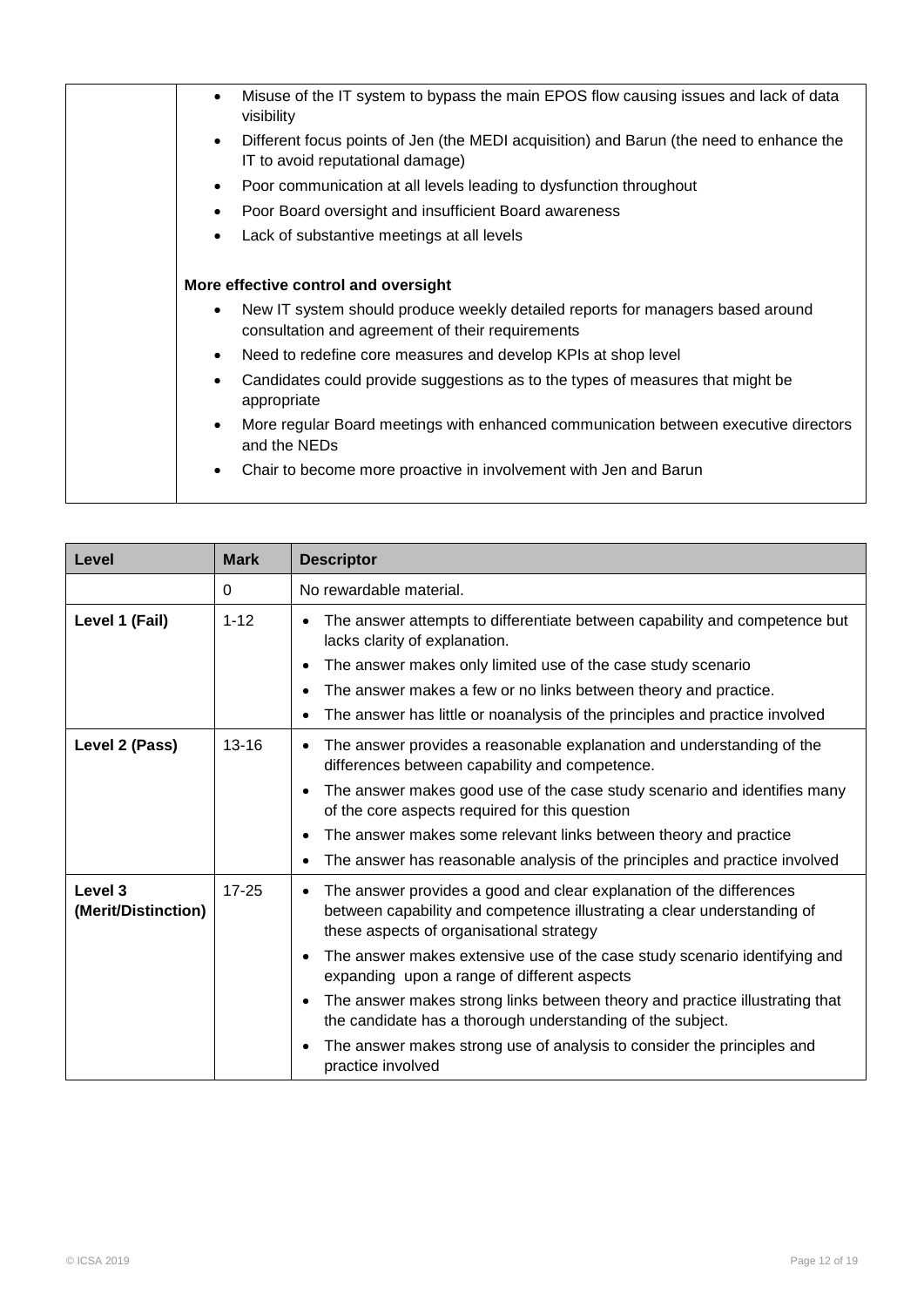## **Section B**

| Question<br>number | <b>Indicative content</b>                                                                                                                                                                                                                                                                                                                                                                                                                                                                                                                                                                  |  |  |  |  |  |
|--------------------|--------------------------------------------------------------------------------------------------------------------------------------------------------------------------------------------------------------------------------------------------------------------------------------------------------------------------------------------------------------------------------------------------------------------------------------------------------------------------------------------------------------------------------------------------------------------------------------------|--|--|--|--|--|
| 5(a)<br>13 marks   | Answers should demonstrate a clarity of understanding as to why effective leadership is needed<br>to delivery strategy. The role of the leader should be examined from the outset of the strategic<br>vision to the need to 'lead' other people in the understanding and delivery of the strategic<br>objectives. Answers should be clear in their recognition of the need for the adaptability of<br>leadership style that is required during the different stages of the strategic journey and in order to<br>motivate and bring together people with varied abilities and temperaments. |  |  |  |  |  |
|                    | Answers could include the following content:                                                                                                                                                                                                                                                                                                                                                                                                                                                                                                                                               |  |  |  |  |  |
|                    | The need for leadership                                                                                                                                                                                                                                                                                                                                                                                                                                                                                                                                                                    |  |  |  |  |  |
|                    | Two or more people with decision-making responsibilities will lead to at least two<br>٠<br>different potential strategic routes or ideas, these need to be brought together through<br>leadership                                                                                                                                                                                                                                                                                                                                                                                          |  |  |  |  |  |
|                    | Even with two people, one person must be prepared to lead to ensure a unified strategic<br>$\bullet$<br>result. The more people involved, the more the need for leadership to provide clarity of<br>vision and objectives, clarity of proposed route, decision making when deviations from<br>the proposed route appear, ensuring the end-result is achieved                                                                                                                                                                                                                               |  |  |  |  |  |
|                    | Need for the ability to be able to change how people think, develop a belief in the minds<br>$\bullet$<br>of others, and influence what they do                                                                                                                                                                                                                                                                                                                                                                                                                                            |  |  |  |  |  |
|                    | <b>Effective leadership</b>                                                                                                                                                                                                                                                                                                                                                                                                                                                                                                                                                                |  |  |  |  |  |
|                    | Leader must have integrity built upon the trust of the followers in that leader; others<br>$\bullet$<br>need to have confidence that the person they are following is leading them in the right<br>direction                                                                                                                                                                                                                                                                                                                                                                               |  |  |  |  |  |
|                    | Dynamic exists between autocratic leadership (this is where and what you will do) and<br>$\bullet$<br>participative leadership (lets work together to find the optimal route)                                                                                                                                                                                                                                                                                                                                                                                                              |  |  |  |  |  |
|                    | John Adair, concept of action-centred-leadership, recognising that effective leadership<br>$\bullet$<br>emanates from the fulcrum of individual, group and task. Every leadership decision will<br>arise from one of these three aspects, the effective leader will recognise its origin and<br>then make a decision in the context of the other two aspects                                                                                                                                                                                                                               |  |  |  |  |  |
|                    | Differentiation between a transformational leader (building on the strategic vision,<br>$\bullet$<br>changing the views of others) and a transactional leader (making sure the operation and<br>actions are appropriate to ensure the end result is achieved)                                                                                                                                                                                                                                                                                                                              |  |  |  |  |  |
|                    | Models of leadership (answers should include reference to at least one of these models,<br>and explain how and why the different aspects help to deliver strategy through the<br>effectiveness of the leadership)                                                                                                                                                                                                                                                                                                                                                                          |  |  |  |  |  |
|                    | Schoemaker - anticipate; challenge; interpret; decide; align; learn<br>$\bullet$                                                                                                                                                                                                                                                                                                                                                                                                                                                                                                           |  |  |  |  |  |
|                    | Covey - principle-centred leadership; security; guidance; power; wisdom<br>$\bullet$                                                                                                                                                                                                                                                                                                                                                                                                                                                                                                       |  |  |  |  |  |
|                    | Learning organisation approach – development of self and others to create systemic<br>$\bullet$<br>thinking                                                                                                                                                                                                                                                                                                                                                                                                                                                                                |  |  |  |  |  |
|                    | <b>Delivery of strategy</b>                                                                                                                                                                                                                                                                                                                                                                                                                                                                                                                                                                |  |  |  |  |  |
|                    | Strategy is the (often sequential) alignment of vision, mission, goals/objectives,<br>methods, result                                                                                                                                                                                                                                                                                                                                                                                                                                                                                      |  |  |  |  |  |
|                    | Leadership is required at each stage to keep the development of strategy within the<br>$\bullet$                                                                                                                                                                                                                                                                                                                                                                                                                                                                                           |  |  |  |  |  |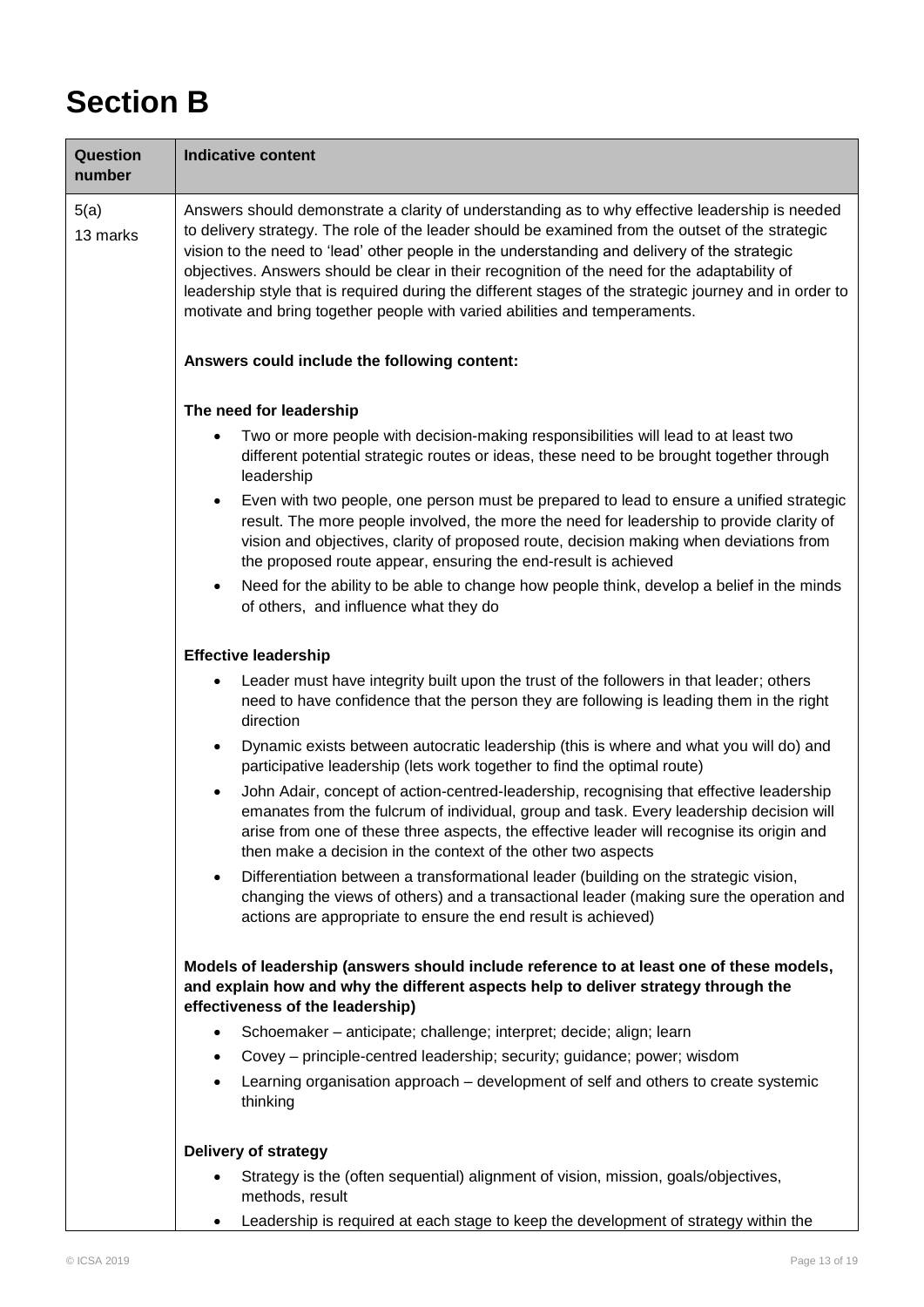| acceptable operating parameters of the stakeholders                                                                                                                                  |
|--------------------------------------------------------------------------------------------------------------------------------------------------------------------------------------|
| Need for an effective leader to be able to visualise the whole process from today to the<br>future, and then to be able to adapt as differing forces impact upon the perceived route |

| Level                                     | <b>Mark</b> | <b>Descriptor</b>                                                                                                                                                                                                                                                                                                                                                                                                                                                                              |  |
|-------------------------------------------|-------------|------------------------------------------------------------------------------------------------------------------------------------------------------------------------------------------------------------------------------------------------------------------------------------------------------------------------------------------------------------------------------------------------------------------------------------------------------------------------------------------------|--|
|                                           | 0           | No rewardable material.                                                                                                                                                                                                                                                                                                                                                                                                                                                                        |  |
| Level 1(Fail)                             | $1 - 6$     | The answer gives a very basic definition and overview of leadership and its<br>$\bullet$<br>relationship to strategy.<br>The answer makes few, if any, links between theory and practice.<br>$\bullet$<br>The answer includes a brief overview of how and why effective leadership is<br>$\bullet$<br>required to deliver strategic results.                                                                                                                                                   |  |
| Level 2 (Pass)                            | $7 - 8$     | The answer gives a very clear definition and overview of leadership and its<br>$\bullet$<br>relationship to strategy, including examples of different types of leadership<br>style.<br>The answer illustrates and shows an understanding of how the theory of<br>$\bullet$<br>leadership is brought into practice in an organisation.<br>The answer includes more detailed analysis of how and why effective<br>$\bullet$<br>leadership enables the delivery of strategic results and success. |  |
| Level <sub>3</sub><br>(Merit/Distinction) | $9 - 13$    | The answer gives a strong and comprehensive definition and overview of<br>$\bullet$<br>leadership and its relationship to strategy, including examples from different<br>organisations or situations.<br>The answer illustrates and shows clear and strong links between the theory<br>$\bullet$<br>and practice of leadership illustrated by real-world examples.                                                                                                                             |  |
|                                           |             | The answer includes an argued and detailed analysis of why effective<br>$\bullet$<br>leadership enables the delivery of strategic results and success and what<br>happens when it does not exist, illustrated by real-world examples.                                                                                                                                                                                                                                                          |  |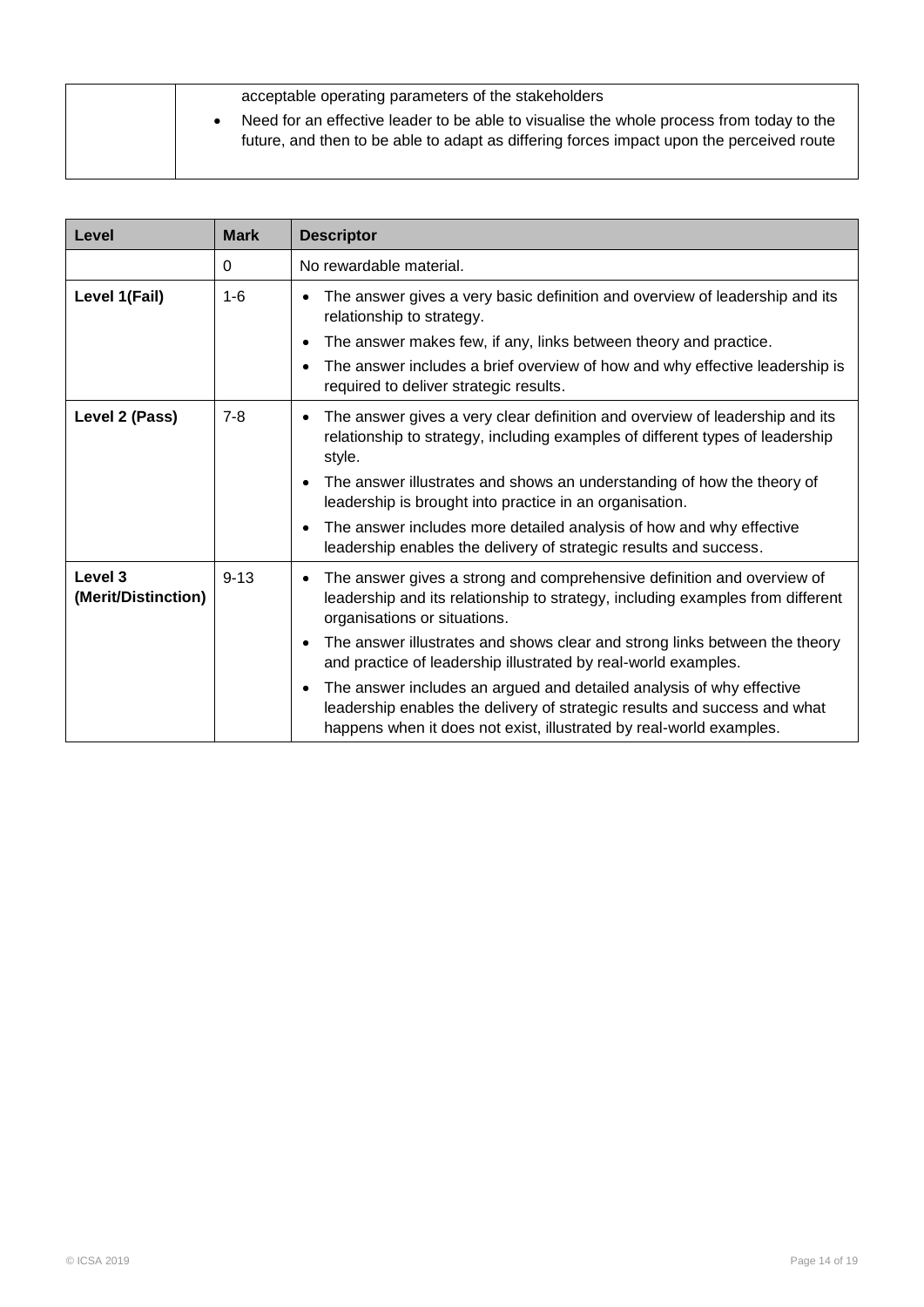| Question<br>number | <b>Indicative content</b>                                                                                                                                                                                                                                                                                                                                                                                                                                                                                                                                                                                                                                                                                                                                                                                                                                                                                                                                                                                                                                                                                                                                                                                                                                                                                                                                                                                                                                                                        |  |  |  |  |  |
|--------------------|--------------------------------------------------------------------------------------------------------------------------------------------------------------------------------------------------------------------------------------------------------------------------------------------------------------------------------------------------------------------------------------------------------------------------------------------------------------------------------------------------------------------------------------------------------------------------------------------------------------------------------------------------------------------------------------------------------------------------------------------------------------------------------------------------------------------------------------------------------------------------------------------------------------------------------------------------------------------------------------------------------------------------------------------------------------------------------------------------------------------------------------------------------------------------------------------------------------------------------------------------------------------------------------------------------------------------------------------------------------------------------------------------------------------------------------------------------------------------------------------------|--|--|--|--|--|
| 5(b)<br>12 marks   | Answers should demonstratea clear understanding of the difference that exists between<br>leadership and governance and why both are necessary for the delivery of strategy. There should<br>be clarity that leadership is concerned with delivery of strategic vision and results whereas<br>governance is concerned with oversight of an organisation or structure to ensure the delivery of<br>stakeholder aspirations. In some situations, these two scenarios might be identical, in other<br>scenarios they may be very different.<br>Answers could include the following content:<br>The role of a company director<br>Recognised and structured under Companies Act 2006<br>٠<br>$\bullet$<br>achievement of 'success' but also s175/176/177 conflicts of interest<br>$\bullet$<br>between the company strategy and the personal character and work of the CEO,<br>particularly in large public corporations<br>Leadership and company directors<br>Need of awareness of the Principal/Agent dilemma, who are we leading for, risk of<br>٠<br>personal vision being misaligned with corporate vision<br>Clarity of strategic objectives and direction to all involved in the delivery of the strategic<br>$\bullet$<br>objectives<br>Mitigation of risks through building of control processes and procedures<br>$\bullet$<br>Risk of directors getting it wrong – "The fish rots from the head" Garratt<br>$\bullet$<br>$\bullet$<br>but often needs to be more personal to be effective |  |  |  |  |  |
|                    |                                                                                                                                                                                                                                                                                                                                                                                                                                                                                                                                                                                                                                                                                                                                                                                                                                                                                                                                                                                                                                                                                                                                                                                                                                                                                                                                                                                                                                                                                                  |  |  |  |  |  |
|                    |                                                                                                                                                                                                                                                                                                                                                                                                                                                                                                                                                                                                                                                                                                                                                                                                                                                                                                                                                                                                                                                                                                                                                                                                                                                                                                                                                                                                                                                                                                  |  |  |  |  |  |
|                    |                                                                                                                                                                                                                                                                                                                                                                                                                                                                                                                                                                                                                                                                                                                                                                                                                                                                                                                                                                                                                                                                                                                                                                                                                                                                                                                                                                                                                                                                                                  |  |  |  |  |  |
|                    | Need to be aware of directors' duties, in particular s172 the stakeholder dynamic and the                                                                                                                                                                                                                                                                                                                                                                                                                                                                                                                                                                                                                                                                                                                                                                                                                                                                                                                                                                                                                                                                                                                                                                                                                                                                                                                                                                                                        |  |  |  |  |  |
|                    | Role of CEO often seen as chief strategist, but danger of too close a personal alignment                                                                                                                                                                                                                                                                                                                                                                                                                                                                                                                                                                                                                                                                                                                                                                                                                                                                                                                                                                                                                                                                                                                                                                                                                                                                                                                                                                                                         |  |  |  |  |  |
|                    |                                                                                                                                                                                                                                                                                                                                                                                                                                                                                                                                                                                                                                                                                                                                                                                                                                                                                                                                                                                                                                                                                                                                                                                                                                                                                                                                                                                                                                                                                                  |  |  |  |  |  |
|                    |                                                                                                                                                                                                                                                                                                                                                                                                                                                                                                                                                                                                                                                                                                                                                                                                                                                                                                                                                                                                                                                                                                                                                                                                                                                                                                                                                                                                                                                                                                  |  |  |  |  |  |
|                    |                                                                                                                                                                                                                                                                                                                                                                                                                                                                                                                                                                                                                                                                                                                                                                                                                                                                                                                                                                                                                                                                                                                                                                                                                                                                                                                                                                                                                                                                                                  |  |  |  |  |  |
|                    |                                                                                                                                                                                                                                                                                                                                                                                                                                                                                                                                                                                                                                                                                                                                                                                                                                                                                                                                                                                                                                                                                                                                                                                                                                                                                                                                                                                                                                                                                                  |  |  |  |  |  |
|                    |                                                                                                                                                                                                                                                                                                                                                                                                                                                                                                                                                                                                                                                                                                                                                                                                                                                                                                                                                                                                                                                                                                                                                                                                                                                                                                                                                                                                                                                                                                  |  |  |  |  |  |
|                    | Effective use of different types of power – director power is an assumed positional power,                                                                                                                                                                                                                                                                                                                                                                                                                                                                                                                                                                                                                                                                                                                                                                                                                                                                                                                                                                                                                                                                                                                                                                                                                                                                                                                                                                                                       |  |  |  |  |  |
|                    | Leadership requires responsibility and accountability to those empowered with<br>٠<br>qovernance                                                                                                                                                                                                                                                                                                                                                                                                                                                                                                                                                                                                                                                                                                                                                                                                                                                                                                                                                                                                                                                                                                                                                                                                                                                                                                                                                                                                 |  |  |  |  |  |
|                    | Governance and company directors                                                                                                                                                                                                                                                                                                                                                                                                                                                                                                                                                                                                                                                                                                                                                                                                                                                                                                                                                                                                                                                                                                                                                                                                                                                                                                                                                                                                                                                                 |  |  |  |  |  |
|                    | Use of stakeholder assets to deliver strategic success and strategic vision<br>٠                                                                                                                                                                                                                                                                                                                                                                                                                                                                                                                                                                                                                                                                                                                                                                                                                                                                                                                                                                                                                                                                                                                                                                                                                                                                                                                                                                                                                 |  |  |  |  |  |
|                    | Strategy at the heart of governance                                                                                                                                                                                                                                                                                                                                                                                                                                                                                                                                                                                                                                                                                                                                                                                                                                                                                                                                                                                                                                                                                                                                                                                                                                                                                                                                                                                                                                                              |  |  |  |  |  |
|                    | Core requirement to ensure alignment of strategy, risk and control. What are the strategic<br>٠<br>objectives of the stakeholders, what are the risk that they and the organisation are<br>prepared to take, what are the control measures to ensure the delivery of strategic<br>success and the correction of errors along the route?                                                                                                                                                                                                                                                                                                                                                                                                                                                                                                                                                                                                                                                                                                                                                                                                                                                                                                                                                                                                                                                                                                                                                          |  |  |  |  |  |
|                    | Difference between shareholder and stakeholder governance models                                                                                                                                                                                                                                                                                                                                                                                                                                                                                                                                                                                                                                                                                                                                                                                                                                                                                                                                                                                                                                                                                                                                                                                                                                                                                                                                                                                                                                 |  |  |  |  |  |
|                    | Governance requires responsibility and accountability to the ultimate owners                                                                                                                                                                                                                                                                                                                                                                                                                                                                                                                                                                                                                                                                                                                                                                                                                                                                                                                                                                                                                                                                                                                                                                                                                                                                                                                                                                                                                     |  |  |  |  |  |

| Level          | <b>Mark</b> | <b>Descriptor</b>                                                                                                                                                      |  |  |
|----------------|-------------|------------------------------------------------------------------------------------------------------------------------------------------------------------------------|--|--|
|                | 0           | No rewardable material.                                                                                                                                                |  |  |
| Level 1 (Fail) | 1-5         | The answer includes a very basic differentiation between the role of a director<br>$\bullet$<br>with regard to governance and to leadership.                           |  |  |
|                |             | The answer demonstrates a limited understanding of the difference between<br>$\bullet$<br>leadership and governance, using generalised statements with minimal clarity |  |  |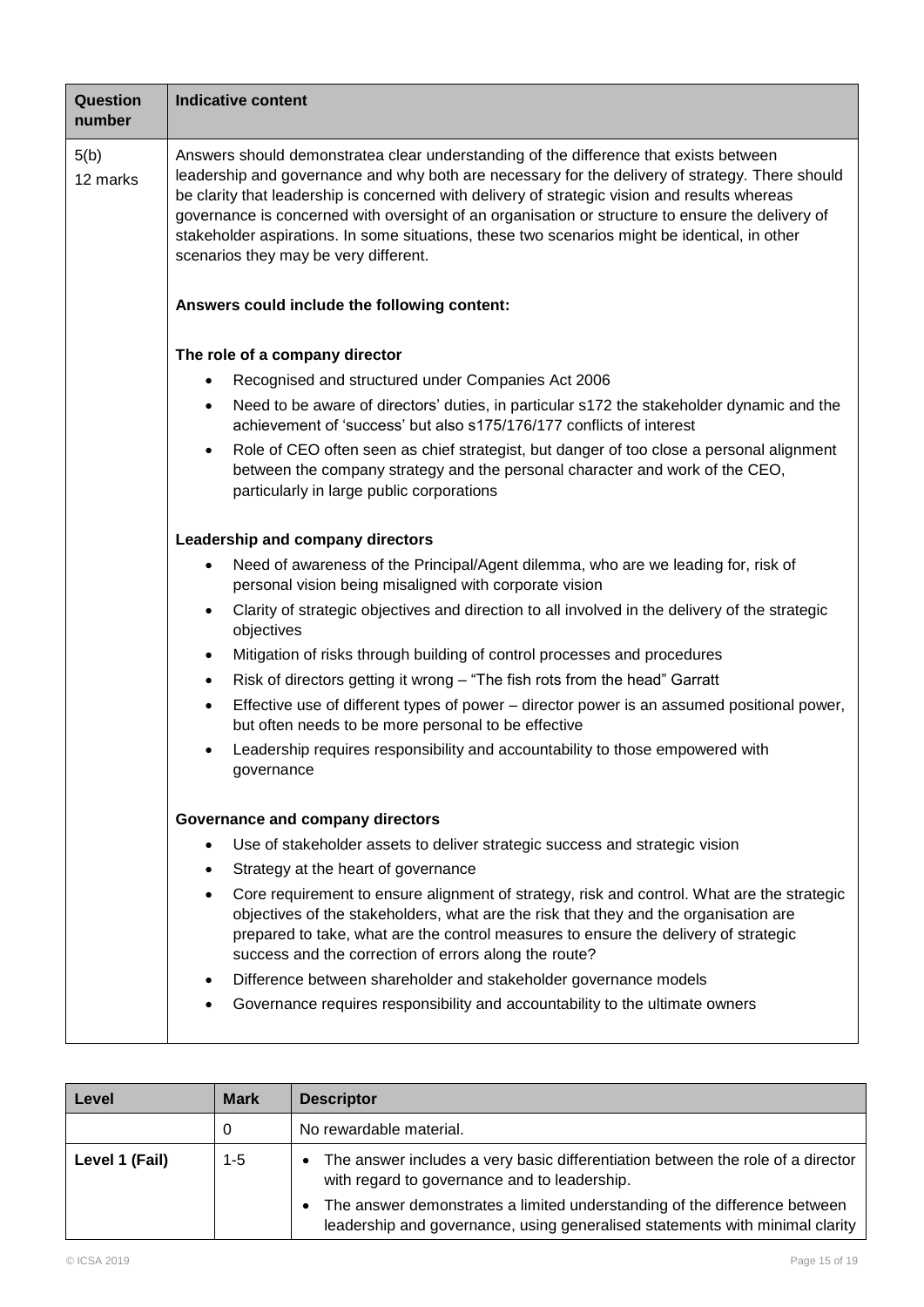|                                |          | There is little or no evidence of how to evaluate the difference between<br>$\bullet$<br>leadership and governance with regard to the strategic role of a company<br>director.                                                                                                    |
|--------------------------------|----------|-----------------------------------------------------------------------------------------------------------------------------------------------------------------------------------------------------------------------------------------------------------------------------------|
| Level 2 (Pass)                 | $6 - 7$  | The answer includes a clear and reasonably detailed differentiation between<br>$\bullet$<br>the role of a director with regard to governance and to leadership.                                                                                                                   |
|                                |          | The answer demonstrates a reasonable understanding of the difference<br>$\bullet$<br>between leadership and governance, using focused statements with good<br>objective clarity                                                                                                   |
|                                |          | There is good evidence that the candidate understands how to evaluate the<br>$\bullet$<br>difference between leadership and governance with regard to the strategic<br>role of a company director                                                                                 |
| Level 3<br>(Merit/Distinction) | $8 - 12$ | The answer includes a clear and detailed differentiation between the role of a<br>$\bullet$<br>director with regard to governance and to leadership, with examples.                                                                                                               |
|                                |          | The answer demonstrates a strong breadth of understanding of the difference<br>$\bullet$<br>between leadership and governance, using focused statements with good<br>objective clarity and examples of how leadership and governance might differ<br>in practice.                 |
|                                |          | There is strong evidence that the candidate understands how to evaluate,<br>$\bullet$<br>recognise and influence (as a company secretary/governance professional)<br>the difference between leadership and governance with regard to the<br>strategic role of a company director. |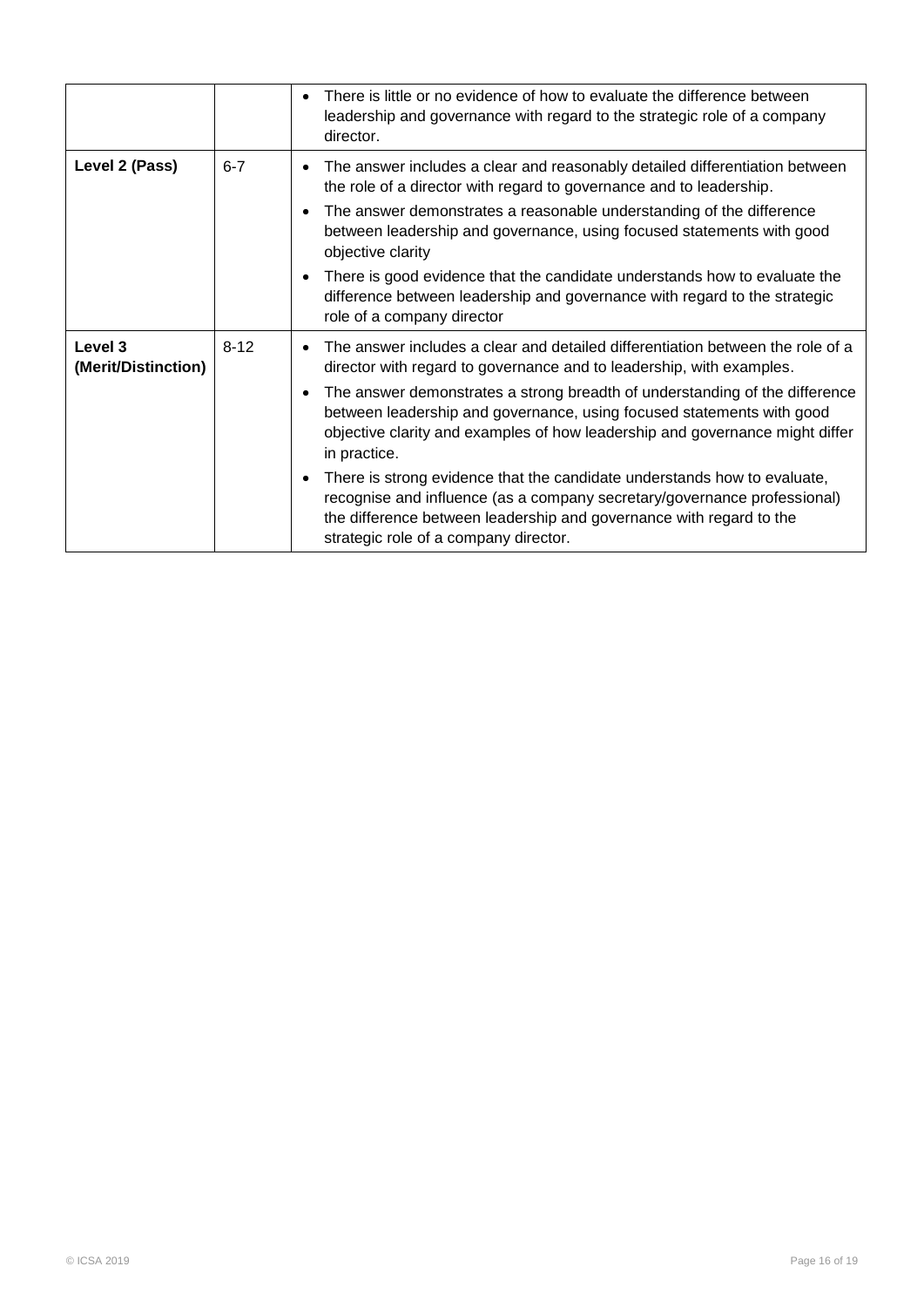| <b>Question</b><br>number |                                                                                                                                                                                                                                                                                                                                                                                                                                                                                                                                                                                                                                                                                                                                                                                                                                                                                                                                                                                                                                                                                                                                                                                                                                                                                                                                                                                                                                                                                                                                                                                                                                                                                                                                                                                                                                                                                                                                                                                                                                                                                                                                                                                                                                                                                                                                                                                                                                                                                                                                                                                                                                                                                                                                                                                                                                                                                                                                                        |  |  |  |  |  |
|---------------------------|--------------------------------------------------------------------------------------------------------------------------------------------------------------------------------------------------------------------------------------------------------------------------------------------------------------------------------------------------------------------------------------------------------------------------------------------------------------------------------------------------------------------------------------------------------------------------------------------------------------------------------------------------------------------------------------------------------------------------------------------------------------------------------------------------------------------------------------------------------------------------------------------------------------------------------------------------------------------------------------------------------------------------------------------------------------------------------------------------------------------------------------------------------------------------------------------------------------------------------------------------------------------------------------------------------------------------------------------------------------------------------------------------------------------------------------------------------------------------------------------------------------------------------------------------------------------------------------------------------------------------------------------------------------------------------------------------------------------------------------------------------------------------------------------------------------------------------------------------------------------------------------------------------------------------------------------------------------------------------------------------------------------------------------------------------------------------------------------------------------------------------------------------------------------------------------------------------------------------------------------------------------------------------------------------------------------------------------------------------------------------------------------------------------------------------------------------------------------------------------------------------------------------------------------------------------------------------------------------------------------------------------------------------------------------------------------------------------------------------------------------------------------------------------------------------------------------------------------------------------------------------------------------------------------------------------------------------|--|--|--|--|--|
| 6<br>25 marks             |                                                                                                                                                                                                                                                                                                                                                                                                                                                                                                                                                                                                                                                                                                                                                                                                                                                                                                                                                                                                                                                                                                                                                                                                                                                                                                                                                                                                                                                                                                                                                                                                                                                                                                                                                                                                                                                                                                                                                                                                                                                                                                                                                                                                                                                                                                                                                                                                                                                                                                                                                                                                                                                                                                                                                                                                                                                                                                                                                        |  |  |  |  |  |
|                           | <b>Indicative content</b><br>Answers should demonstrate an understanding of the strategic expectations of different<br>stakeholderswith regard to the development of a CSR strategy, both generically and from the<br>perspective of the question scenario. Answers should be able to challenge, compare and contrast<br>the four different CSR perspectives identified by Johnson - stakeholder interaction, laissez-faire,<br>enlightened self-interest, and shaper of society.<br>Answers could include the following content:<br><b>Corporate Social Responsibility</b><br>How an organisation develops and implements its strategy to bring a focused impact on<br>$\bullet$<br>the world and its people<br>The ethical norms and behaviours that can be expected from an organisation<br>$\bullet$<br>The manner in which all human stakeholders are treated by the strategy of the<br>$\bullet$<br>organisation<br>The visible behavioural traits of the organisation<br>٠<br>The stance taken by those empowered with running the organisation<br>$\bullet$<br><b>Stakeholder perspectives</b><br>Differing expectations of society<br>٠<br>Carroll's stakeholder dimensions of economic, legal, ethical and philanthropic<br>$\bullet$<br>Identification of different stakeholder perspectives<br>$\bullet$<br>Founders - development of a more stable society through the use of games with children<br>$\bullet$<br>and young people<br>Givers – the need to give to others less fortunate<br>$\bullet$<br>Recipients - the availability of games to expand their horizons<br>٠<br>Foodbank providers – the provision of facilities to enable the growth of the charity<br>٠<br>Large electronic games company<br>٠<br>The following four areas are identified in the question, and form the structure derived by Johnson<br>et al to describe differing CSR perspectives; marks will not be awarded for simply recognising this<br>as Johnson's approach. The study text includes the following matrix, whilst this might form the<br>basis of a discussion in this part of the answer, again no marks will be awarded for simply<br>replicating the matrix in whole or in part.<br>Laissez-faire<br><b>Enlightened</b><br><b>Stakeholder</b><br><b>Shaper of society</b><br>self-interest<br>interaction<br><b>Good business</b><br><b>Triple-bottom line</b><br><b>Rationale</b><br>Compliance, profit,<br>Social and market<br>taxation, employment<br>sustainability<br>change<br>Champion<br>Peripheral<br><b>Supportive</b><br>Visionary<br>Leadership<br>required<br>Led by directors with<br>Each individual<br><b>Management</b><br>Middle manager<br><b>Effective systems of</b><br>wide monitoring<br>oversight<br>good practice<br>requirement<br>Reactive<br><b>Proactive</b><br>Defining<br><b>Mode and</b><br><b>Defensive</b><br>reputation<br>Unilateral<br>Partnership<br><b>Stakeholder</b><br>Interactive<br>Alliances |  |  |  |  |  |
|                           |                                                                                                                                                                                                                                                                                                                                                                                                                                                                                                                                                                                                                                                                                                                                                                                                                                                                                                                                                                                                                                                                                                                                                                                                                                                                                                                                                                                                                                                                                                                                                                                                                                                                                                                                                                                                                                                                                                                                                                                                                                                                                                                                                                                                                                                                                                                                                                                                                                                                                                                                                                                                                                                                                                                                                                                                                                                                                                                                                        |  |  |  |  |  |
|                           |                                                                                                                                                                                                                                                                                                                                                                                                                                                                                                                                                                                                                                                                                                                                                                                                                                                                                                                                                                                                                                                                                                                                                                                                                                                                                                                                                                                                                                                                                                                                                                                                                                                                                                                                                                                                                                                                                                                                                                                                                                                                                                                                                                                                                                                                                                                                                                                                                                                                                                                                                                                                                                                                                                                                                                                                                                                                                                                                                        |  |  |  |  |  |
|                           |                                                                                                                                                                                                                                                                                                                                                                                                                                                                                                                                                                                                                                                                                                                                                                                                                                                                                                                                                                                                                                                                                                                                                                                                                                                                                                                                                                                                                                                                                                                                                                                                                                                                                                                                                                                                                                                                                                                                                                                                                                                                                                                                                                                                                                                                                                                                                                                                                                                                                                                                                                                                                                                                                                                                                                                                                                                                                                                                                        |  |  |  |  |  |
|                           |                                                                                                                                                                                                                                                                                                                                                                                                                                                                                                                                                                                                                                                                                                                                                                                                                                                                                                                                                                                                                                                                                                                                                                                                                                                                                                                                                                                                                                                                                                                                                                                                                                                                                                                                                                                                                                                                                                                                                                                                                                                                                                                                                                                                                                                                                                                                                                                                                                                                                                                                                                                                                                                                                                                                                                                                                                                                                                                                                        |  |  |  |  |  |
|                           |                                                                                                                                                                                                                                                                                                                                                                                                                                                                                                                                                                                                                                                                                                                                                                                                                                                                                                                                                                                                                                                                                                                                                                                                                                                                                                                                                                                                                                                                                                                                                                                                                                                                                                                                                                                                                                                                                                                                                                                                                                                                                                                                                                                                                                                                                                                                                                                                                                                                                                                                                                                                                                                                                                                                                                                                                                                                                                                                                        |  |  |  |  |  |
|                           |                                                                                                                                                                                                                                                                                                                                                                                                                                                                                                                                                                                                                                                                                                                                                                                                                                                                                                                                                                                                                                                                                                                                                                                                                                                                                                                                                                                                                                                                                                                                                                                                                                                                                                                                                                                                                                                                                                                                                                                                                                                                                                                                                                                                                                                                                                                                                                                                                                                                                                                                                                                                                                                                                                                                                                                                                                                                                                                                                        |  |  |  |  |  |
|                           |                                                                                                                                                                                                                                                                                                                                                                                                                                                                                                                                                                                                                                                                                                                                                                                                                                                                                                                                                                                                                                                                                                                                                                                                                                                                                                                                                                                                                                                                                                                                                                                                                                                                                                                                                                                                                                                                                                                                                                                                                                                                                                                                                                                                                                                                                                                                                                                                                                                                                                                                                                                                                                                                                                                                                                                                                                                                                                                                                        |  |  |  |  |  |
|                           |                                                                                                                                                                                                                                                                                                                                                                                                                                                                                                                                                                                                                                                                                                                                                                                                                                                                                                                                                                                                                                                                                                                                                                                                                                                                                                                                                                                                                                                                                                                                                                                                                                                                                                                                                                                                                                                                                                                                                                                                                                                                                                                                                                                                                                                                                                                                                                                                                                                                                                                                                                                                                                                                                                                                                                                                                                                                                                                                                        |  |  |  |  |  |
|                           |                                                                                                                                                                                                                                                                                                                                                                                                                                                                                                                                                                                                                                                                                                                                                                                                                                                                                                                                                                                                                                                                                                                                                                                                                                                                                                                                                                                                                                                                                                                                                                                                                                                                                                                                                                                                                                                                                                                                                                                                                                                                                                                                                                                                                                                                                                                                                                                                                                                                                                                                                                                                                                                                                                                                                                                                                                                                                                                                                        |  |  |  |  |  |
|                           |                                                                                                                                                                                                                                                                                                                                                                                                                                                                                                                                                                                                                                                                                                                                                                                                                                                                                                                                                                                                                                                                                                                                                                                                                                                                                                                                                                                                                                                                                                                                                                                                                                                                                                                                                                                                                                                                                                                                                                                                                                                                                                                                                                                                                                                                                                                                                                                                                                                                                                                                                                                                                                                                                                                                                                                                                                                                                                                                                        |  |  |  |  |  |
|                           |                                                                                                                                                                                                                                                                                                                                                                                                                                                                                                                                                                                                                                                                                                                                                                                                                                                                                                                                                                                                                                                                                                                                                                                                                                                                                                                                                                                                                                                                                                                                                                                                                                                                                                                                                                                                                                                                                                                                                                                                                                                                                                                                                                                                                                                                                                                                                                                                                                                                                                                                                                                                                                                                                                                                                                                                                                                                                                                                                        |  |  |  |  |  |
|                           |                                                                                                                                                                                                                                                                                                                                                                                                                                                                                                                                                                                                                                                                                                                                                                                                                                                                                                                                                                                                                                                                                                                                                                                                                                                                                                                                                                                                                                                                                                                                                                                                                                                                                                                                                                                                                                                                                                                                                                                                                                                                                                                                                                                                                                                                                                                                                                                                                                                                                                                                                                                                                                                                                                                                                                                                                                                                                                                                                        |  |  |  |  |  |
|                           |                                                                                                                                                                                                                                                                                                                                                                                                                                                                                                                                                                                                                                                                                                                                                                                                                                                                                                                                                                                                                                                                                                                                                                                                                                                                                                                                                                                                                                                                                                                                                                                                                                                                                                                                                                                                                                                                                                                                                                                                                                                                                                                                                                                                                                                                                                                                                                                                                                                                                                                                                                                                                                                                                                                                                                                                                                                                                                                                                        |  |  |  |  |  |
|                           |                                                                                                                                                                                                                                                                                                                                                                                                                                                                                                                                                                                                                                                                                                                                                                                                                                                                                                                                                                                                                                                                                                                                                                                                                                                                                                                                                                                                                                                                                                                                                                                                                                                                                                                                                                                                                                                                                                                                                                                                                                                                                                                                                                                                                                                                                                                                                                                                                                                                                                                                                                                                                                                                                                                                                                                                                                                                                                                                                        |  |  |  |  |  |
|                           |                                                                                                                                                                                                                                                                                                                                                                                                                                                                                                                                                                                                                                                                                                                                                                                                                                                                                                                                                                                                                                                                                                                                                                                                                                                                                                                                                                                                                                                                                                                                                                                                                                                                                                                                                                                                                                                                                                                                                                                                                                                                                                                                                                                                                                                                                                                                                                                                                                                                                                                                                                                                                                                                                                                                                                                                                                                                                                                                                        |  |  |  |  |  |
|                           |                                                                                                                                                                                                                                                                                                                                                                                                                                                                                                                                                                                                                                                                                                                                                                                                                                                                                                                                                                                                                                                                                                                                                                                                                                                                                                                                                                                                                                                                                                                                                                                                                                                                                                                                                                                                                                                                                                                                                                                                                                                                                                                                                                                                                                                                                                                                                                                                                                                                                                                                                                                                                                                                                                                                                                                                                                                                                                                                                        |  |  |  |  |  |
|                           |                                                                                                                                                                                                                                                                                                                                                                                                                                                                                                                                                                                                                                                                                                                                                                                                                                                                                                                                                                                                                                                                                                                                                                                                                                                                                                                                                                                                                                                                                                                                                                                                                                                                                                                                                                                                                                                                                                                                                                                                                                                                                                                                                                                                                                                                                                                                                                                                                                                                                                                                                                                                                                                                                                                                                                                                                                                                                                                                                        |  |  |  |  |  |
|                           |                                                                                                                                                                                                                                                                                                                                                                                                                                                                                                                                                                                                                                                                                                                                                                                                                                                                                                                                                                                                                                                                                                                                                                                                                                                                                                                                                                                                                                                                                                                                                                                                                                                                                                                                                                                                                                                                                                                                                                                                                                                                                                                                                                                                                                                                                                                                                                                                                                                                                                                                                                                                                                                                                                                                                                                                                                                                                                                                                        |  |  |  |  |  |
|                           |                                                                                                                                                                                                                                                                                                                                                                                                                                                                                                                                                                                                                                                                                                                                                                                                                                                                                                                                                                                                                                                                                                                                                                                                                                                                                                                                                                                                                                                                                                                                                                                                                                                                                                                                                                                                                                                                                                                                                                                                                                                                                                                                                                                                                                                                                                                                                                                                                                                                                                                                                                                                                                                                                                                                                                                                                                                                                                                                                        |  |  |  |  |  |
|                           |                                                                                                                                                                                                                                                                                                                                                                                                                                                                                                                                                                                                                                                                                                                                                                                                                                                                                                                                                                                                                                                                                                                                                                                                                                                                                                                                                                                                                                                                                                                                                                                                                                                                                                                                                                                                                                                                                                                                                                                                                                                                                                                                                                                                                                                                                                                                                                                                                                                                                                                                                                                                                                                                                                                                                                                                                                                                                                                                                        |  |  |  |  |  |
|                           |                                                                                                                                                                                                                                                                                                                                                                                                                                                                                                                                                                                                                                                                                                                                                                                                                                                                                                                                                                                                                                                                                                                                                                                                                                                                                                                                                                                                                                                                                                                                                                                                                                                                                                                                                                                                                                                                                                                                                                                                                                                                                                                                                                                                                                                                                                                                                                                                                                                                                                                                                                                                                                                                                                                                                                                                                                                                                                                                                        |  |  |  |  |  |
|                           | relationships                                                                                                                                                                                                                                                                                                                                                                                                                                                                                                                                                                                                                                                                                                                                                                                                                                                                                                                                                                                                                                                                                                                                                                                                                                                                                                                                                                                                                                                                                                                                                                                                                                                                                                                                                                                                                                                                                                                                                                                                                                                                                                                                                                                                                                                                                                                                                                                                                                                                                                                                                                                                                                                                                                                                                                                                                                                                                                                                          |  |  |  |  |  |
|                           |                                                                                                                                                                                                                                                                                                                                                                                                                                                                                                                                                                                                                                                                                                                                                                                                                                                                                                                                                                                                                                                                                                                                                                                                                                                                                                                                                                                                                                                                                                                                                                                                                                                                                                                                                                                                                                                                                                                                                                                                                                                                                                                                                                                                                                                                                                                                                                                                                                                                                                                                                                                                                                                                                                                                                                                                                                                                                                                                                        |  |  |  |  |  |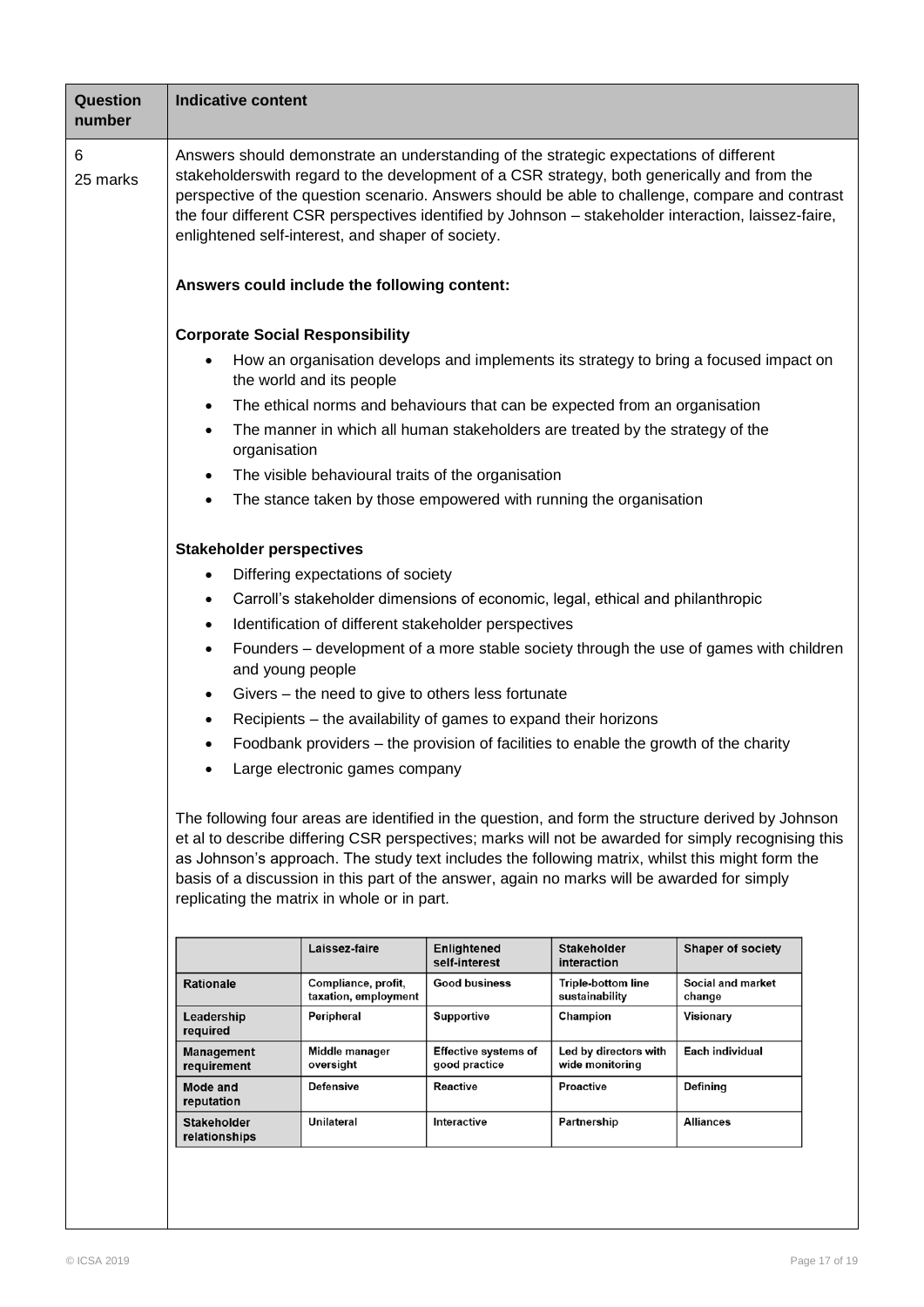| The core points that might be brought out for each perspective are:                                                                                                                                                                                                                                                                        |  |  |  |  |  |
|--------------------------------------------------------------------------------------------------------------------------------------------------------------------------------------------------------------------------------------------------------------------------------------------------------------------------------------------|--|--|--|--|--|
| <b>Stakeholder interaction</b>                                                                                                                                                                                                                                                                                                             |  |  |  |  |  |
| The benefits of working closely in partnership with a wider stakeholder community<br>$\bullet$                                                                                                                                                                                                                                             |  |  |  |  |  |
| Ensuring that all stakeholders are involved and encouraged to communicate with each<br>$\bullet$<br>other                                                                                                                                                                                                                                  |  |  |  |  |  |
| Building of a triple-bottom-line accountability to recognise strategic viability and a<br>measurable contribution to society                                                                                                                                                                                                               |  |  |  |  |  |
| Proactive mode, leading and developing CSR - the games company may be looking to<br>$\bullet$<br>take an initiative here and enhance its reputation                                                                                                                                                                                        |  |  |  |  |  |
| Laissez faire                                                                                                                                                                                                                                                                                                                              |  |  |  |  |  |
| Having established its position and ethos, the organisation allows itself to gradually<br>evolve                                                                                                                                                                                                                                           |  |  |  |  |  |
| It will do what it needs to enable it to operate within society and gradually build its CSR<br>$\bullet$<br>presence                                                                                                                                                                                                                       |  |  |  |  |  |
| It accepts the presence of different stakeholders but does not seek to bring about any<br>$\bullet$<br>particular alignment                                                                                                                                                                                                                |  |  |  |  |  |
| The position is defined by Johnson as unilateral and defensive, because the organisation<br>is potentially carrying out its CSR activity without a high level of real interest                                                                                                                                                             |  |  |  |  |  |
| <b>Enlightened self-interest</b>                                                                                                                                                                                                                                                                                                           |  |  |  |  |  |
| There is a clear recognition of the commercial benefit of taking a particular CSR stance.<br>$\bullet$                                                                                                                                                                                                                                     |  |  |  |  |  |
| The games company have seen the opportunity to enhance its reputation.<br>$\bullet$                                                                                                                                                                                                                                                        |  |  |  |  |  |
| This is seen as an interactive stance, because there is a positive stance being taken in<br>$\bullet$<br>reaction to the society within which the company is operating.                                                                                                                                                                    |  |  |  |  |  |
| <b>Shaper of Society</b>                                                                                                                                                                                                                                                                                                                   |  |  |  |  |  |
| Johnson recognises this as the most defining of his four stances                                                                                                                                                                                                                                                                           |  |  |  |  |  |
| There is a deliberate, visionary and proactive CSR strategy to bring about alliances<br>$\bullet$<br>between different stakeholders                                                                                                                                                                                                        |  |  |  |  |  |
| The games company could perhaps be seen to be taking this stance as it tries to<br>$\bullet$<br>strategically take its core skill set and knowledge and drive social change. The reality<br>would be evidenced by whether employees were also encouraged to be involved, or<br>whether this was just an 'arms-length' charitable structure |  |  |  |  |  |
|                                                                                                                                                                                                                                                                                                                                            |  |  |  |  |  |

| Level         | <b>Mark</b> | <b>Descriptor</b>                                                                                                                                               |
|---------------|-------------|-----------------------------------------------------------------------------------------------------------------------------------------------------------------|
|               | 0           | No rewardable material.                                                                                                                                         |
| Level 1(Fail) | $1 - 12$    | The answer provides a basic definition of CSR but with limited context of the<br>$\bullet$<br>question or the four different stances.                           |
|               |             | The answer demonstrates a limited understanding of the differing<br>$\bullet$<br>stakeholder dimensions of CSR.                                                 |
|               |             | The answer makes few or no links between theory and practice.<br>$\bullet$                                                                                      |
| Level 2(Pass) | $13 - 16$   | The answer provides a good definition of CSR together with an alignment of<br>$\bullet$<br>CSR into the context of the question and the four different stances. |
|               |             | The answer demonstrates a good understanding of the differing stakeholder                                                                                       |